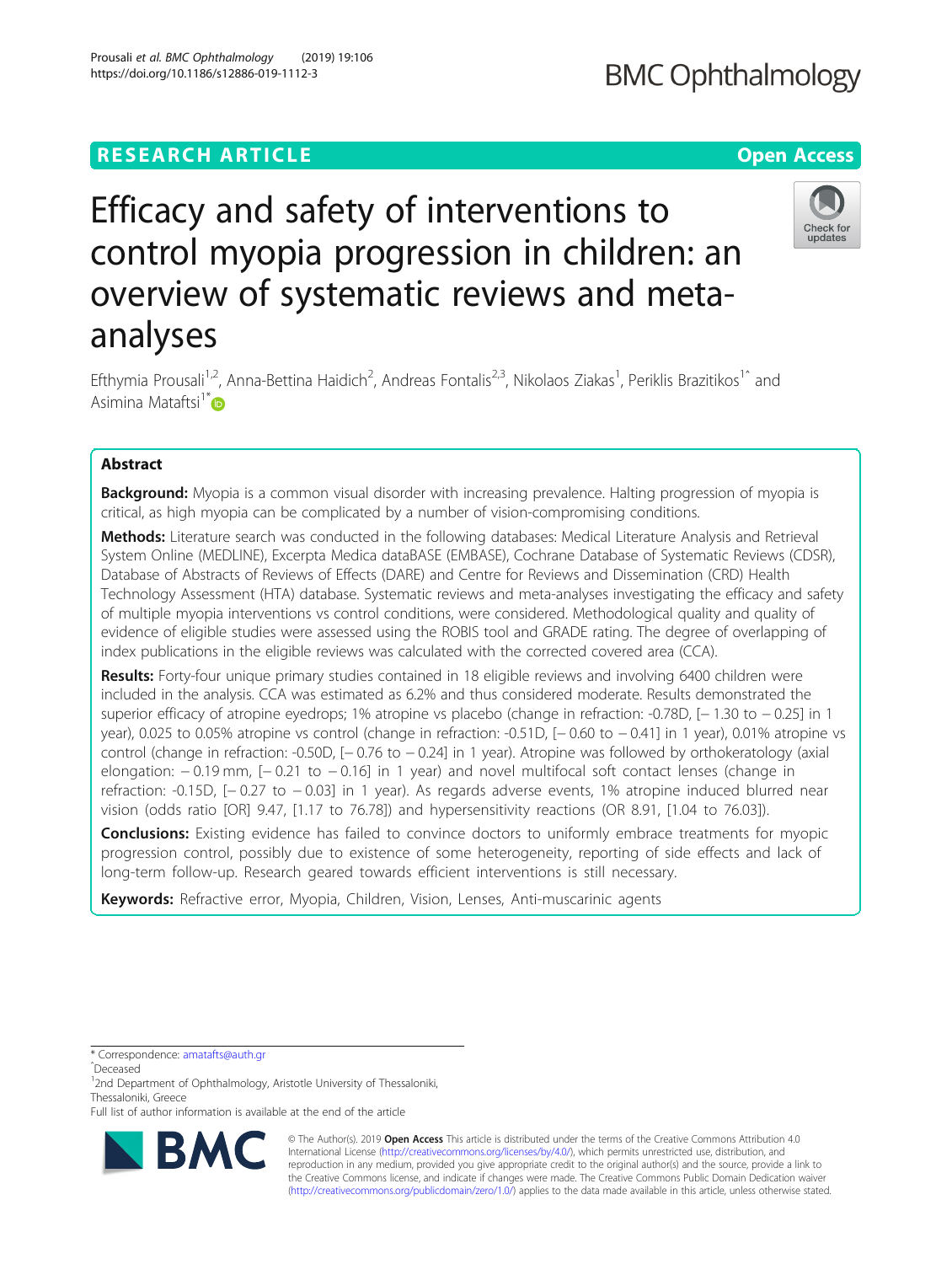## Background

Myopia is a common condition exhibiting an "epidemic" during the past half-century. East and Southeast Asia appear to have a higher myopia prevalence, compared to Western and European populations, with Singapore, China, Hong Kong and Taiwan representing the regions where the problem is more common [[1\]](#page-15-0). Myopia is included in the 10 priority eye diseases in VISION 2020 campaign for the prevention of blindness and visual impairment, as declared by the World Health Organization [[2\]](#page-15-0).

Myopia introduces significant social and psychological impact, as it appears to affect children's perception of their physical appearance, athletic competence and social acceptance [[3\]](#page-15-0). Myopia also imposes a considerable economic burden to societies. Annual expenses for myopia treatment are estimated to be greater than for other ocular diseases including age-related macular degeneration and primary open-angle glaucoma, as well as for non-ocular chronic pathologies, such as Parkinson's disease and chronic obstructive pulmonary disease [[4\]](#page-15-0). A treatment that would halt or at least decelerate myopia's progression rate is highly desirable, as severe myopia constitutes a substantial risk factor for several ocular conditions which can lead to blindness. These include retinal detachment, primary open angle glaucoma, cataract and macular degeneration [\[1\]](#page-15-0).

Several interventions have been attempted to control myopic progression, some of which showed no effect and others were effective but with limitations [\[5](#page-15-0)–[8](#page-15-0)]. Long-term safety and efficacy of interventions to restrict myopia remains unresolved, resulting in the lack of universal consensus in myopia treatment  $[9-12]$  $[9-12]$  $[9-12]$ . As there appears to be no overview in existing literature, the aim of the present study is to synthesize evidence provided by systematic reviews (SRs) and meta-analyses (MAs) on myopia control.

#### Methods

#### Protocol and registration

We used the term 'overview' for our synthesis of multiple intervention systematic reviews and meta-analyses, as proposed by the Cochrane Collaboration [[13\]](#page-15-0) and reporting followed the PRIO-harms guidelines (Additional file [1:](#page-14-0) Appendix 1) [\[14](#page-15-0)]. The protocol of this study is registered in the PROSPERO database (CRD42017068204) [[15](#page-15-0)] and published in Systematic reviews  $[15]$  $[15]$ .

### Ιnformation sources and search strategy

Purposive literature search was conducted in the Cochrane Database of Systematic Reviews (CDSR), Database of Abstracts of Reviews of Effects (DARE) and Centre for Reviews and Dissemination (CRD) Health Technology Assessment (HTA) Database, using the keyword 'myopia'. A more comprehensive search strategy was applied in MEDLINE and EMBASE, using medical subject headings (MeSH) and text words related to spectacles, contact lenses, anti-muscarinic agents, myopia and children [[5](#page-15-0), [16](#page-15-0)] to find any recent primary studies not included in the published systematic reviews. The last search date was March 9, 2018. For all included studies, reference lists were also searched. MEDLINE search strategy is provided (Additional file [1](#page-14-0): Appendix 2). No language, study type or date restrictions were used.

#### Eligibility criteria

#### **Participants**

Our overview target were children and adolescents,  $\leq$ 18 years of age at baseline, diagnosed with myopia defined as spherical equivalent refraction  $\le -0.25$  dioptres, with or without astigmatism, without any ocular comorbidities including strabismus and amblyopia. Animals, adult population, patients not suffering from myopia, or patients with myopia and strabismus/amblyopia were excluded. Studies related to surgical interventions for myopia correction, e.g. refractive surgery were not considered.

#### Interventions and comparators

We included studies in which any optical or pharmacological intervention for myopia control was compared to single vision spectacles, contact lenses, or placebo. No restriction on duration and dose of treatment, if applicable, was imposed.

#### Outcome measures

Our primary outcomes regarded myopia progression and axial elongation as efficacy criteria. Myopia progression was assessed as mean change in refractive error, measured in dioptres. Mean change in axial length, measured in millimetres, was also evaluated. Outcomes reporting change in a 12-month or 24-month period were accepted and described. Reported adverse events (AE) were regarded as safety criteria.

#### Study design

Unit of analysis of this overview were SRs or meta-analyses of randomized controlled trials (RCTs), pseudo-RCTs, cohort and case-control studies. Network meta-analyses were also reviewed. Only human studies with full text available were analysed. Narrative reviews that do not systematically search the literature and do not critically appraise the quality of included studies were excluded.

Subsequently, primary studies included in eligible systematic reviews and meta-analyses were identified and employed as a unit of analysis to perform an extensive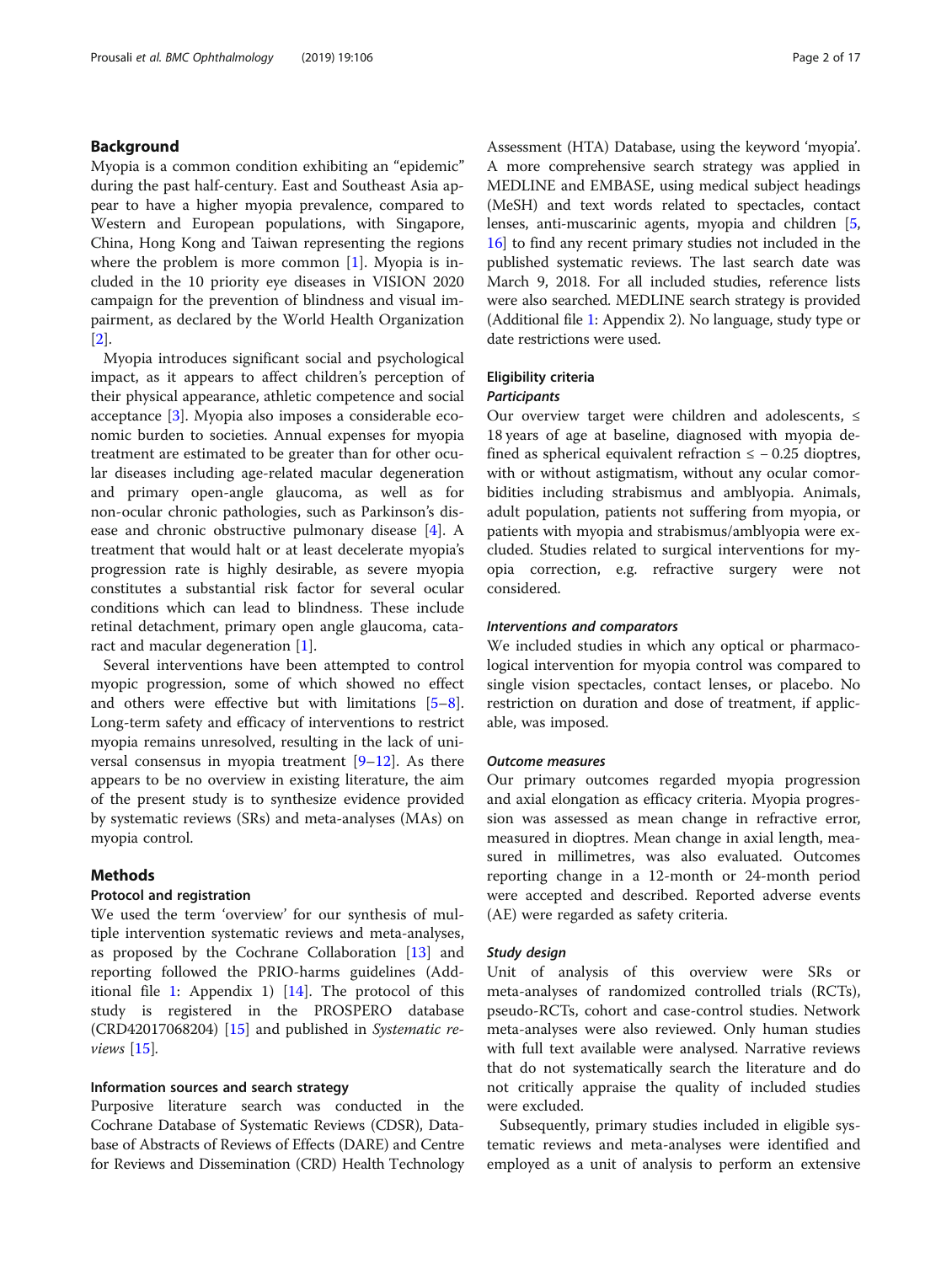meta-analysis and provide effect estimates for myopia control interventions (thereafter referred to as index publications). The total of index publications included in the meta-analysis is provided in Additional file [1:](#page-14-0) Appendix 3. Levels of evidence as produced by the Oxford Centre for Evidence Based Medicine (OCEBM) were considered [\[17](#page-15-0)]. Index publications of low level of evidence, i.e. poor quality cohort/case-control studies, case series, case reports or expert opinions were not included. Cohort and case-control studies were considered of low quality if they scored less than 5 points in Newcastle-Ottawa scale. Similarly, index publications without a control group or those comparing two or more different interventions were not included in the statistical analysis.

#### Study selection and data management

Two independent authors (EP, AF) performed all screening steps. Title and abstract screening were conducted using the Mendeley citation management software. The overview authors screened the titles and abstracts against the eligibility criteria and obtained full reports for all titles that appeared to meet the inclusion criteria or where there was uncertainty. The same two independent authors (EP, AF) managed data in duplicate from each eligible study, using a data collection form in Microsoft Excel designed to include all the data required. Each SR or MA was initially evaluated to identify whether it matched the eligibility criteria of the overview. Subsequently, index publications contained in these SRs/MAs were individually reviewed. Data extraction was then performed for inclusion of eligible index publications in the meta-analysis. In cases where risk of bias of index publications was not available by the included SR or MA, two independent authors (EP, AF) completed the missing assessments. When an index publication was included in more than one SRs or MAs, outcome data were extracted from the most comprehensive study. A third author was involved to resolve any discrepancies, using the primary research paper (ABH).

#### Risk of bias assessment

Two overview authors (EP, AF) independently assessed the methodological quality of each included SR and MA using the Risk Of Bias In Systematic Reviews (ROBIS) tool [[18](#page-15-0)]. The quality of evidence was evaluated by two independent authors (EP, AF) using four domains of the Grading of Recommendations Assessment, Development, and Evaluation (GRADE) tool: study limitations, imprecision, inconsistency of results, and indirectness and a summary of findings for each outcome of interest was designed using GRADEpro software [\[19,](#page-15-0) [20\]](#page-15-0). In order to minimize the subjectivity of quality assessment

process, a third reviewer was involved to resolve any discrepancies (ABH).

The list of included index publications in eligible SRs/ MAs was reviewed in order to identify those contained in two or more reviews. We generated a citation matrix presenting all the SRs/MAs in columns and all included index publications in rows. We estimated the overlap by calculating the corrected covered area (CCA), to assess if specific index publications are overrepresented. The formula for calculating CCA is: **CCA** =  $\frac{N-r}{rc-r}$  where N = sum of the included studies,  $r = rows$  (number of unique studies), c = columns (number of reviews). CCA reflected the degree of actual overlap, as it is not influenced by large reviews. Should high or very high overlap be detected, which is interpreted as CCA equal to or more than 10%, we planned to retain the review which is (1) the most recent, (2) containing a higher amount of information, and (3) the most rigorous in terms of methodology, as assessed by ROBIS tool and GRADE scale [[21,](#page-15-0) [22](#page-16-0)]. In addition, two independent overview authors (EP, AF) examined possible presence of meta-biases, including publication bias, selective outcome reporting and dual co-authorship. Handling of inconsistency for meta-analyses and other potential sources of bias are also reported (Additional file [1:](#page-14-0) Table S1) [\[23](#page-16-0)–[26\]](#page-16-0).

#### Data synthesis and analysis

Index publications included in eligible systematic reviews and meta-analyses were employed as a unit of analysis to perform a meta-analysis using Review Manager software version 5.3. Continuous outcomes were expressed using mean differences with 95% confidence intervals (CIs) and dichotomous outcomes were expressed using odd ratios (ORs) with 95% CIs. Data were synthesized using random-effects models due to the inconsistency across the RCTs and cohort studies. Subgroup analyses according to study design (RCTs and observational studies) were performed and whenever no subgroup differences were obtained the overall effect was reported. We pooled the results referring to one eye only, to each eye separately, or to the average of both eyes, depending on the data analysed by each index publication design (Additional file [1](#page-14-0): Table S2). Sensitivity analyses excluding studies of lower methodological quality, when each eye was reported separately or those introducing substantial inconsistency were also conducted.

#### Results

Literature search yielded 3057 records, 2319 non-duplicates were screened and 27 retrieved in full text (Fig. [1](#page-3-0))  $[14]$  $[14]$  $[14]$ . Nine studies were subsequently excluded (Additional file [1](#page-14-0): Table S3), leaving 18 SRs and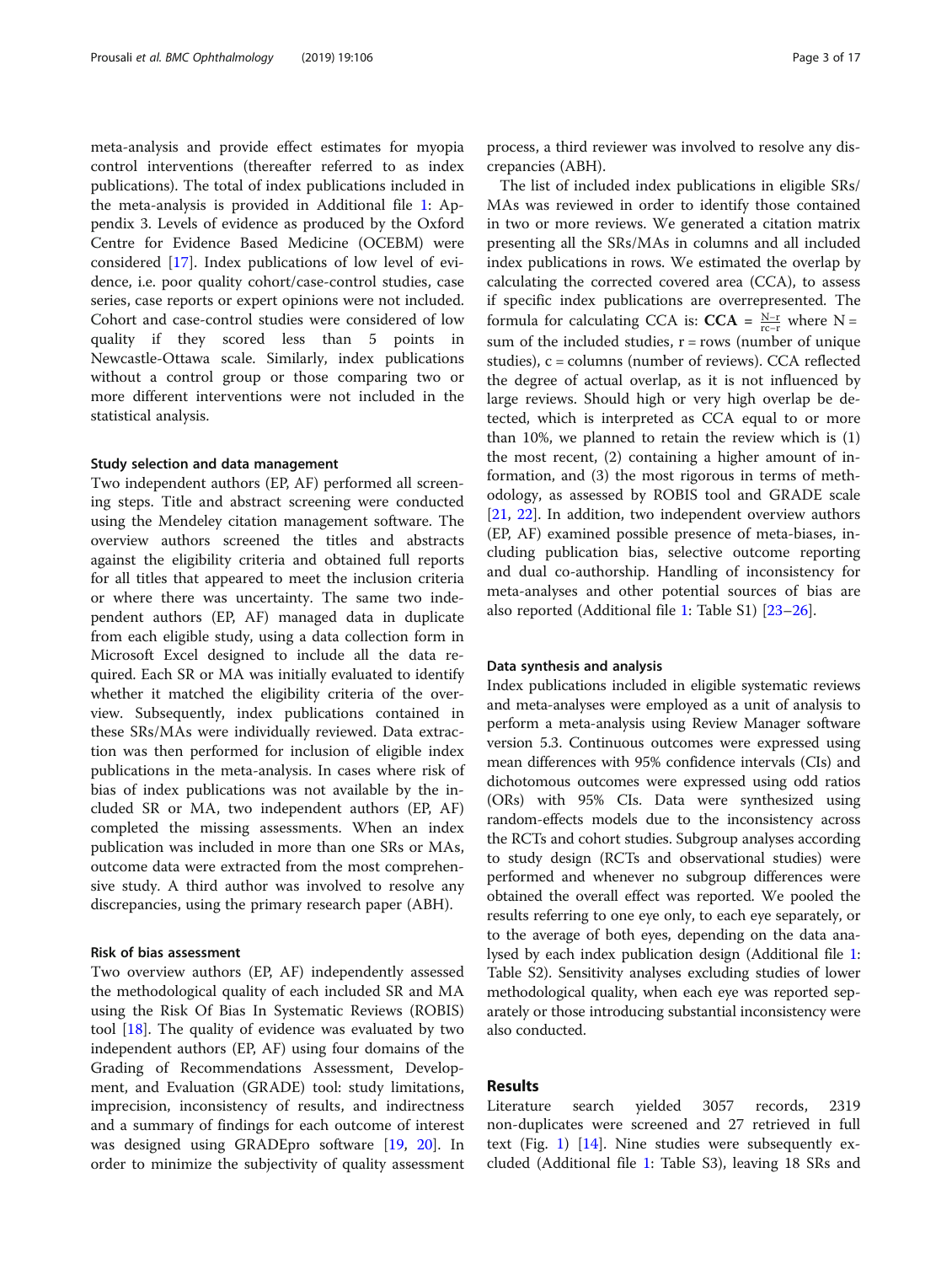<span id="page-3-0"></span>

meta-analyses to be included in this overview [\[5](#page-15-0), [6](#page-15-0), [9](#page-15-0)– [12,](#page-15-0) [27](#page-16-0)–[38](#page-16-0)].

Table [1](#page-4-0) summarizes the main characteristics of the 18 eligible SRs/MAs. These were published between 2002 and 2017. Five studies are SRs and meta-analyses, four performed systematic review of literature with qualitative syntheses of findings, eight performed meta-analyses, and one is a network meta-analysis. Four studies investigated atropine, four analysed orthokeratology, two focused on outdoors exposure, one examined the efficacy of acupuncture, and two investigated the use of multifocal lenses. The remaining five studies examined multiple interventions for myopia control.

#### Overlapping

The 18 included SRs and MAs comprised 226 overlapping index publications, of which 110 were unique. Two recently published RCTs not included in the 18 SRs/ MAs were also identified through literature search and added to the index publications. A citation matrix presenting all the included SRs/MAs in columns and index publications in rows is provided in Additional file [1](#page-14-0): Table S4. Index publications represented in more than one eligible reviews are recognized in the citation matrix. In order to avoid potential double counting of outcomes, we calculated the degree of actual overlap by estimating the CCA:

$$
CCA = \frac{N-r}{rc-r} = \frac{226-110}{110 \times 18-110} = \frac{116}{1870} = \sim 6.2\%
$$

As CCA is estimated at 6.2%, the overlap is in the moderate range reflecting a moderate risk of skewed reporting [\[21,](#page-15-0) [22](#page-16-0)]. Out of the 112 index publications, 44 matched our eligibility criteria and were included in the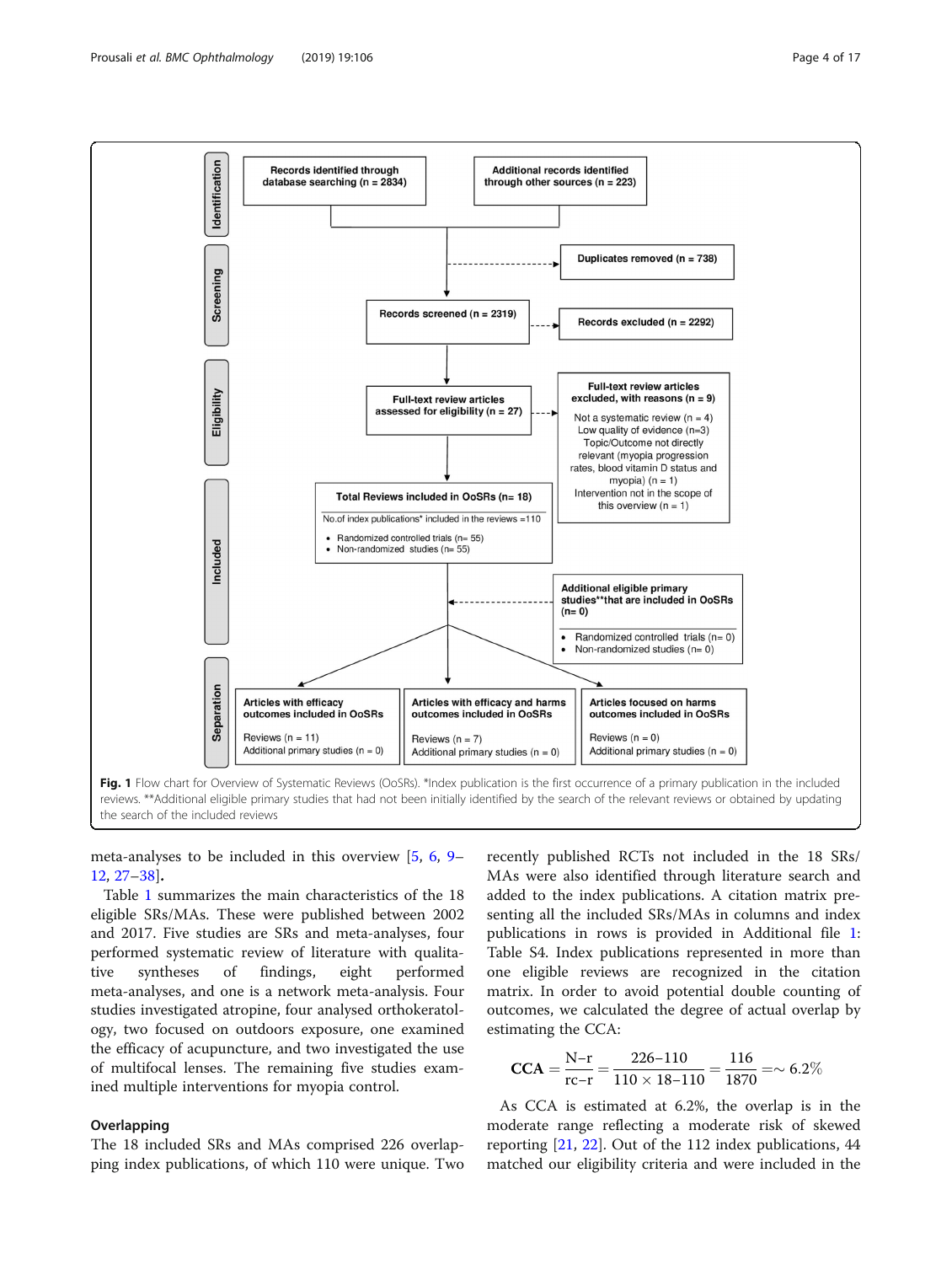<span id="page-4-0"></span>

|                                                                             | Table 1 Characteristics of included studies                                                                                   |                                      |                                                                                               |                                            |                                                                                                                                           |                                                                                                                                   |                                          |
|-----------------------------------------------------------------------------|-------------------------------------------------------------------------------------------------------------------------------|--------------------------------------|-----------------------------------------------------------------------------------------------|--------------------------------------------|-------------------------------------------------------------------------------------------------------------------------------------------|-----------------------------------------------------------------------------------------------------------------------------------|------------------------------------------|
| &Type of<br>Review<br>Study                                                 | Databases searched and last<br>assessed                                                                                       | No. of primary studies (sample size) | Ethnicity                                                                                     | Age range (average age) in years Treatment |                                                                                                                                           | Control                                                                                                                           | Overview outcomes                        |
| 2011 [5]<br>analysis<br>Walline<br>meta-<br>et al.<br>SR&                   | LILACS, mRCT, ClinicalTrials.gov<br>CENTRAL, MEDLINE, EMBASE,<br>(10/2011)                                                    | 23 (4696)                            | Hong Kong,<br>China, USA,<br>Denmark<br>Malaysia,<br>Finland,<br>Taiwan,<br>Japan,<br>Israel, | $6 - 18$                                   | multifocal spectacles,<br>lenses, novel lenses,<br>bifocal soft contact<br>Undercorrection,<br>RGPCLs, anti-<br>medications<br>muscarinic | single vision contact<br>spectacles, SVLs,<br>lenses, placebo<br>Full correction                                                  | Change in RE,<br>change in AL            |
| 2012 [36]<br>Sherwin<br>analysis<br>meta-<br>et al.<br>SR &                 | MEDLINE, EMBASE, Web of<br>Science, CENTRAL (NA)                                                                              | 23 (80-3009)                         | Jordan, China,<br>Singapore,<br>Australia,<br>USA                                             | $0.5 - 20$                                 | Outdoor exposure                                                                                                                          | $\lessapprox$                                                                                                                     | Risk for myopia<br>progression           |
| al. 2015<br>analysis<br>Wen et<br>meta-<br>SR &<br>$[33]$                   | Library, WHO international<br>Clinical Trials Registry Platform,<br>MEDLINE, EMBASE, Cochrane<br>ClinicalTrials.gov (11/2014) | 8 (769)                              | Caucasian,<br>Japanese<br>Chinese,                                                            | $6 - 15$                                   | $\breve{\circ}$                                                                                                                           | spectacles, contact<br>Single vision<br>lenses                                                                                    | Change in AL                             |
| Xiong et<br>al. 2017<br>analysis<br>meta-<br>SR &<br>$[12]$                 | PubMed, EMBASE, Cochrane<br>Library (12/2015)                                                                                 | 25 (50-5048)                         | Australia, UK,<br>USA, Turkey<br>Singapore,<br>laiwan,<br>China,                              | $6 - 18^{a}$                               | Outdoor exposure                                                                                                                          | $\lessapprox$                                                                                                                     | Risk of myopia<br>progression            |
| Gong et<br>al. 2017<br>analysis<br>meta-<br>SR&<br>$\overline{\mathcal{O}}$ | Central Register of Controlled<br>PubMed, EMBASE, Cochrane<br>Trials (04/2016)                                                | 19 (3137)                            | Taiwan, USA,<br>China, Hong<br>Singapore,<br>Kong                                             | $5 - 17$                                   | Atropine                                                                                                                                  | Atropine, control<br>conditions                                                                                                   | adverse events<br>progression,<br>Myopia |
| al. 2002<br>Saw et<br>$\overline{6}$ $\approx$                              | Library, Science Citation Index<br>(2000)<br>MEDLINE, EMBASE, Cochrane                                                        | 26 (32-247)                          | Taiwan, USA,<br>Denmark<br>Finland,                                                           | $\lessgtr$                                 | bifocals, multifocal<br>lenses + atropine,<br>Atropine, timolol,<br>lenses, multifocal<br>contact lenses                                  | lenses, bifocals,<br>cyclopentolate,<br>Tropicamide,<br>single vision<br>spectacles                                               | Change in RE                             |
| Wei et al.<br>2011 [27]<br>SR                                               | ClinicalTrials.gov, NCCAM, CBM,<br>CNKI, VIP (07/2011)<br>CENTRAL, MEDLINE, EMBASE,<br>AMED, LILACS, mRCT,                    | 2(131)                               | Taiwan                                                                                        | $\frac{8}{5}$                              | Auricular stimulation<br>with 0.25% atropine,<br>acupressure and<br>multimedia<br>interactive                                             | 0.25% or 0.5%, non-<br>atropine eyedrops<br>specific treatment,<br>Placebo, sham<br>e.g. vitamin E,<br>acupuncture,<br>spectacles | Change in RE,<br>change in AL            |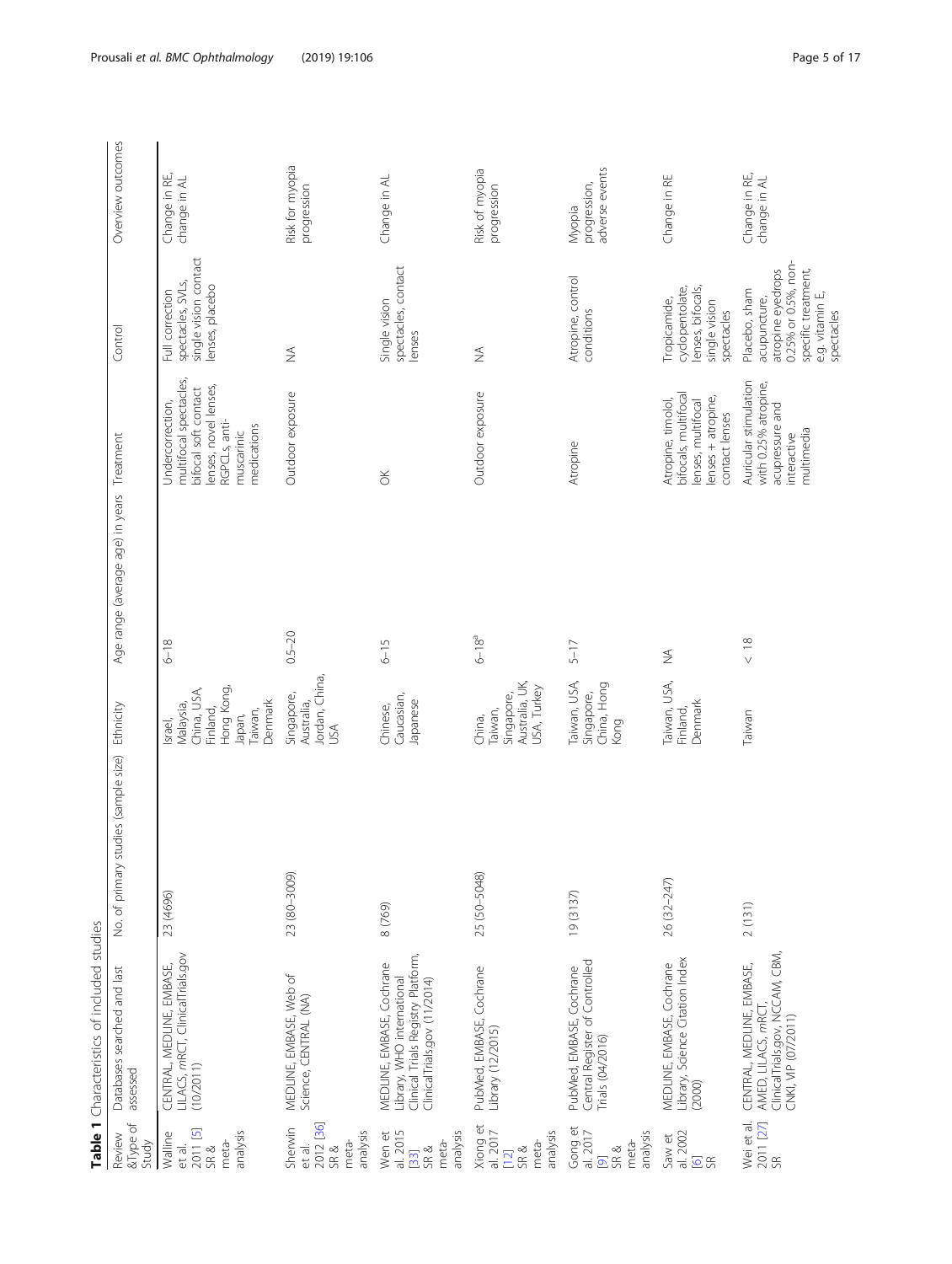|                                                   | Table 1 Characteristics of included studies (Continued)                                                                                                                                      |                                      |                                                                                           |                                            |                                                                                                                                        |                                                                                                                                            |                                 |
|---------------------------------------------------|----------------------------------------------------------------------------------------------------------------------------------------------------------------------------------------------|--------------------------------------|-------------------------------------------------------------------------------------------|--------------------------------------------|----------------------------------------------------------------------------------------------------------------------------------------|--------------------------------------------------------------------------------------------------------------------------------------------|---------------------------------|
| &Type of<br>Review<br>Study                       | Databases searched and last<br>assessed                                                                                                                                                      | No. of primary studies (sample size) | Ethnicity                                                                                 | Age range (average age) in years Treatment |                                                                                                                                        | Control                                                                                                                                    | Overview outcomes               |
| et al.<br>2015 [38]<br>Chassine<br>S <sub>1</sub> | MEDLINE, Google Scholar (12/<br>2014)                                                                                                                                                        | 19 (26-1209)                         | New Zealand,<br>China, USA,<br>Singapore,<br>Malaysia,<br>Australia,<br>Canada,<br>Russia | $\stackrel{\triangle}{\geq}$               | multifocal SCLs, OK,<br>bifocal (prismatic)<br>Outdoor activity,<br>undercorrection,<br>spectacles, CLs,<br>atropine,<br><b>RGPCLS</b> | Full correction,<br>SVLs, atropine,<br>PALS, SCLS                                                                                          | Myopia progression              |
| al. 2016<br>Shih et<br>[28]<br>$\Im$              | ClinicalTrials.gov, Cochrane<br>Library (04/2015)<br>US FDA website, PubMed,                                                                                                                 | $5(96 - 400)$                        | Singapore<br>Taiwan,                                                                      | $6 - 13$                                   | Atropine 0.1-1%                                                                                                                        | atropine + multifocal<br>multifocal spectacles,<br>cyclopentolate,<br>tropicamide,<br>spectacles,<br>atropine,<br>Saline,<br><b>SVLS</b>   | adverse events<br>Change in RE, |
| Song et<br>analysis<br>al. 2011<br>Meta-<br>[29]  | European regulatory authorities,<br>Cochrane Library, PubMed, US<br>FDA website, ClinicalTrials.gov,<br>information sheets, CBMDISC<br>manufacturer's product<br>(2009)                      | 6 (823)                              | Taiwan, Hong<br>Singapore<br>Kong,                                                        | $5 - 15$                                   | Atropine 0.1-1%                                                                                                                        | atropine + multifocal<br>spectacles, multifocal<br>auricular acupoints,<br>spectacles/SVLs,<br>cyclopentolate<br>tropicamide,<br>Atropine, | Change in RE,<br>change in AL   |
| Li et al.<br>2011 [30]<br>analysis<br>Meta-       | WHO international Clinical Trials<br>Library, Science Citation Index,<br>MEDLINE, EMBASE, Cochrane<br>Chinese Clinical Trial Registry,<br>ClinicalTrials.gov (10/2010)<br>Registry Platform, | (1464)                               | Kong, China,<br>JSA, Hong<br>Taiwan,<br>Canada,<br>Finland<br>Japan,                      | $6 - 13$                                   | (bifocal lenses, PALs)<br>Multifocal lenses                                                                                            | <b>SVLS</b>                                                                                                                                | Change in RE,<br>change in AL   |
| 2014 [37]<br>analysis<br>Li et al.<br>Meta-       | Clinical Trials Registry Platform,<br>MEDLINE, EMBASE, Cochrane<br>Library, WHO international<br>ClinicalTrials.gov (04/2013)                                                                | 11(1815)                             | Taiwan, Hong<br>United States<br>Singapore,<br>Kong,                                      | $8 - 15$                                   | Atropine 0.025-1%                                                                                                                      | Tropicamide, blank<br>Placebo,                                                                                                             | Change in RE                    |
| Sun et al.<br>2015 [31]<br>analysis<br>Meta-      | MEDLINE, EMBASE (01/2014)                                                                                                                                                                    | 7 (435)                              | Hong Kong,<br>Japan, Spain,<br>USA                                                        | $6 - 16$                                   | $\breve{\sigma}$                                                                                                                       | Spectacles,<br>SCLS                                                                                                                        | Change in AL                    |
| Si et al.<br>2015 [32]<br>analysis<br>Meta-       | PubMed, EMBASE, Cochrane<br>Library (11/2013)                                                                                                                                                | 7 (435)                              | Japan, Spain,<br>USA<br>Hong Kong,                                                        | $6 - 16$                                   | š                                                                                                                                      | SVLs, spectacles,<br>SCLS                                                                                                                  | Change in AL                    |
| 2016 [10]<br>analysis<br>Li et al.<br>Meta-       | Clinical Trials Registry Platform,<br>MEDLINE, EMBASE, Cochrane<br>Library, Chinese Clinical Trial<br>Registry, WHO international<br>ClinicalTrials.gov (01/2015)                            | 9(667)                               | Japan, China,<br>Hong Kong,<br>Spain                                                      | $6 - 16$                                   | $\breve{\sigma}$                                                                                                                       | SVLs                                                                                                                                       | adverse events<br>Change in AL, |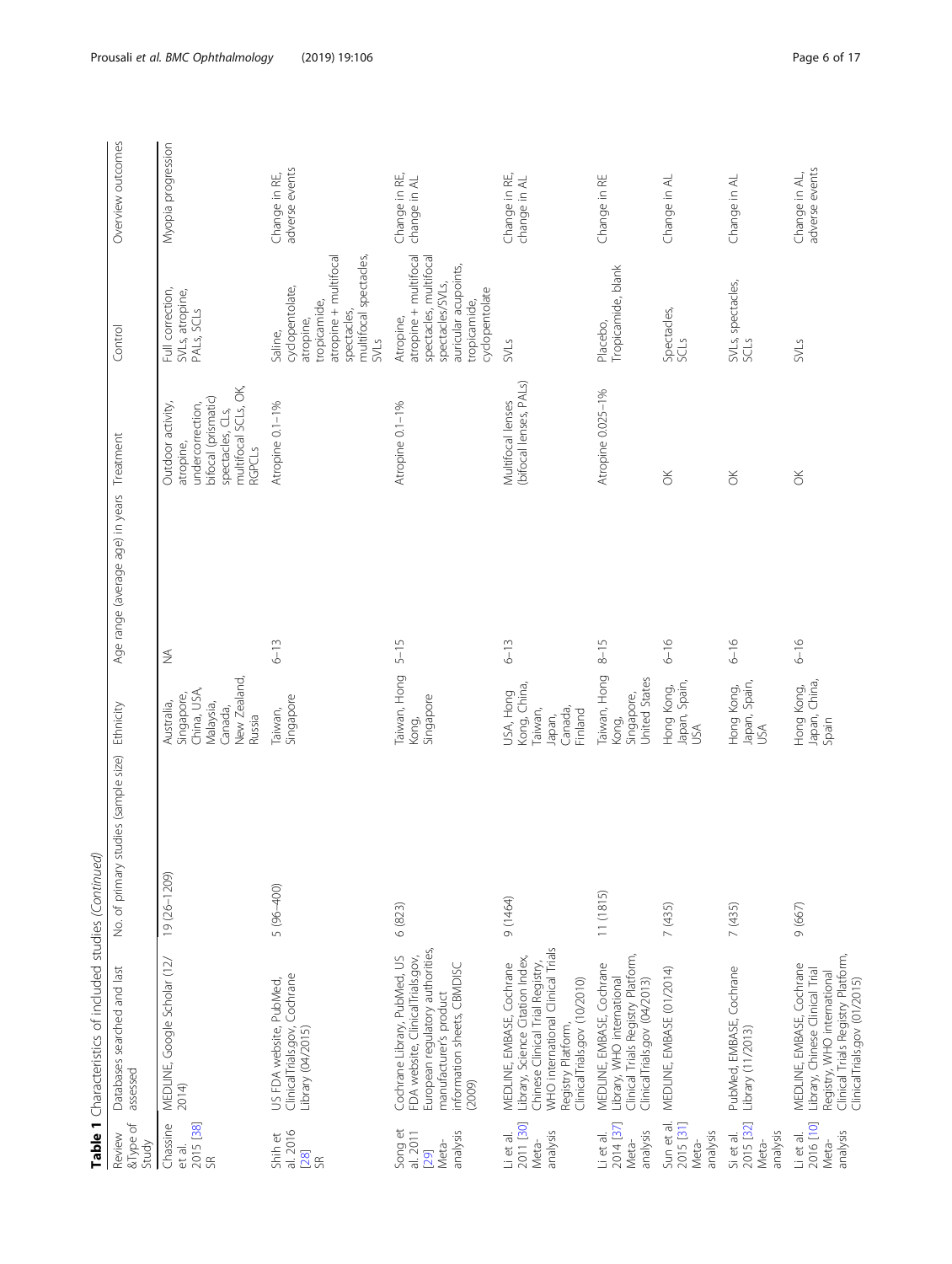| S<br>J                                                              |  |
|---------------------------------------------------------------------|--|
| j                                                                   |  |
| ֠<br>֖֖֖֖֖֖֖֖֧ׅ֪ׅ֖֧֖֖֖֧ׅ֪֪֧֪֪֧֪֪ׅ֧֚֚֚֚֚֚֚֚֚֚֚֚֚֚֚֚֚֚֚֚֚֚֚֚֚֬֝֝֓֞֝֝֝ |  |
|                                                                     |  |
| j<br>l                                                              |  |
|                                                                     |  |
|                                                                     |  |
| Table 1 Char                                                        |  |

|                                                                | Table 1 Characteristics of included studies (Continued)                                                                                                                                                    |                                                                                                                                                                                                                                                                                                                                                                                                         |                                                                                                                                       |                                                                                                                                                                                                                                                                                             |                                                                                                                                                                                                                                        |                                     |                               |
|----------------------------------------------------------------|------------------------------------------------------------------------------------------------------------------------------------------------------------------------------------------------------------|---------------------------------------------------------------------------------------------------------------------------------------------------------------------------------------------------------------------------------------------------------------------------------------------------------------------------------------------------------------------------------------------------------|---------------------------------------------------------------------------------------------------------------------------------------|---------------------------------------------------------------------------------------------------------------------------------------------------------------------------------------------------------------------------------------------------------------------------------------------|----------------------------------------------------------------------------------------------------------------------------------------------------------------------------------------------------------------------------------------|-------------------------------------|-------------------------------|
| Review<br>Study                                                | Databases searched and last<br>&Type of assessed                                                                                                                                                           | ies (sample size)<br>No. of primary stud                                                                                                                                                                                                                                                                                                                                                                | Ethnicity                                                                                                                             | Age range (average age) in years Treatment                                                                                                                                                                                                                                                  |                                                                                                                                                                                                                                        | Control                             | Overview outcomes             |
| 2017 [11]<br>analysis<br>Li et al.<br>Meta-                    | Clinical Trials Registry Platform,<br>MEDLINE, EMBASE, Cochrane<br>Library, Chinese Clinical Trial<br>Registry, WHO international<br>ClinicalTrials.gov (05/2016)                                          | 8 (587)                                                                                                                                                                                                                                                                                                                                                                                                 | New Zealand,<br>Japan, Spain<br>Hong Kong,<br>JSA, China,                                                                             | $6 - 18$                                                                                                                                                                                                                                                                                    | SCLs with concentric<br>multifocal designs<br>ring bifocal and<br>peripheral add                                                                                                                                                       | single vision SCLs or<br>spectacles | Change in RE,<br>change in AL |
| Cui et al.<br>2017 [35]<br>analysis<br>Meta-                   | MEDLINE, Cochrane, EMBASE,<br>Google Scholar (09/2015)                                                                                                                                                     | 5 (673)                                                                                                                                                                                                                                                                                                                                                                                                 | Singapore,<br>East Asia<br>JSA,                                                                                                       | $6 - 16$                                                                                                                                                                                                                                                                                    | <b>RGPCLS</b>                                                                                                                                                                                                                          | SCLs, spectacles, OK                | Change in RE,<br>change in AL |
| Huang et<br>Network<br>al. 2016<br>analysis<br>meta-<br>$[34]$ | Clinical Trials Registry Platform,<br>Central Register of Controlled<br>Trials, WHO international<br>MEDLINE, EMBASE, Cochrane<br>ClinicalTrials.gov (08/2014)                                             | 30 (5387)                                                                                                                                                                                                                                                                                                                                                                                               | Hong Kong,<br>China, New<br>Singapore,<br>Denmark,<br>Malaysia,<br>England,<br>Finland,<br><b>Taiwan</b><br>Japan,<br>JSA,<br>Israel, | $\frac{8}{5}$                                                                                                                                                                                                                                                                               | Atropine, pirenzepine, Tropicamide, SVLs<br>outdoor activity, PALs,<br>modifying spectacles<br>cyclopentolate, SVLs,<br>OK, RGPCLs, bifocal<br>peripheral defocus<br>prismatic bifocals,<br>and lenses, SCLs<br>spectacles<br>timolol, |                                     | Change in RE,<br>change in AL |
|                                                                | lenses, CNKI China National Knowledge Infrastructure, FDA Food and I<br>AL axial length, AMED Allied and Complementary Medicine Database,<br><sup>a</sup> Age range refers to the majority of participants | available, NCCAM National Center for Complementary and Alternative Medicine, Mo. number, Of orthokeratology, RE refractive error, RCTs randomized controlled trials, RGPCLs rigid gas permeable contact lenses, PALs<br>progressive addition lenses, SCLs soft contact lenses, SVLs single vision lenses, SuscLs single vision soft contact lenses, SR systematic review, WHO World Health Organization |                                                                                                                                       | CBM Chinese Biological Medicine Database, CBMD/SC Chinese Biomedical Literature Analysis and Retrieval System for Compact Disc, CLs contact<br>Drug Administration, LILACS Latin American and Caribbean Health Sciences Literature Database, mRCT metaRegister of Controlled Trials, MA not |                                                                                                                                                                                                                                        |                                     |                               |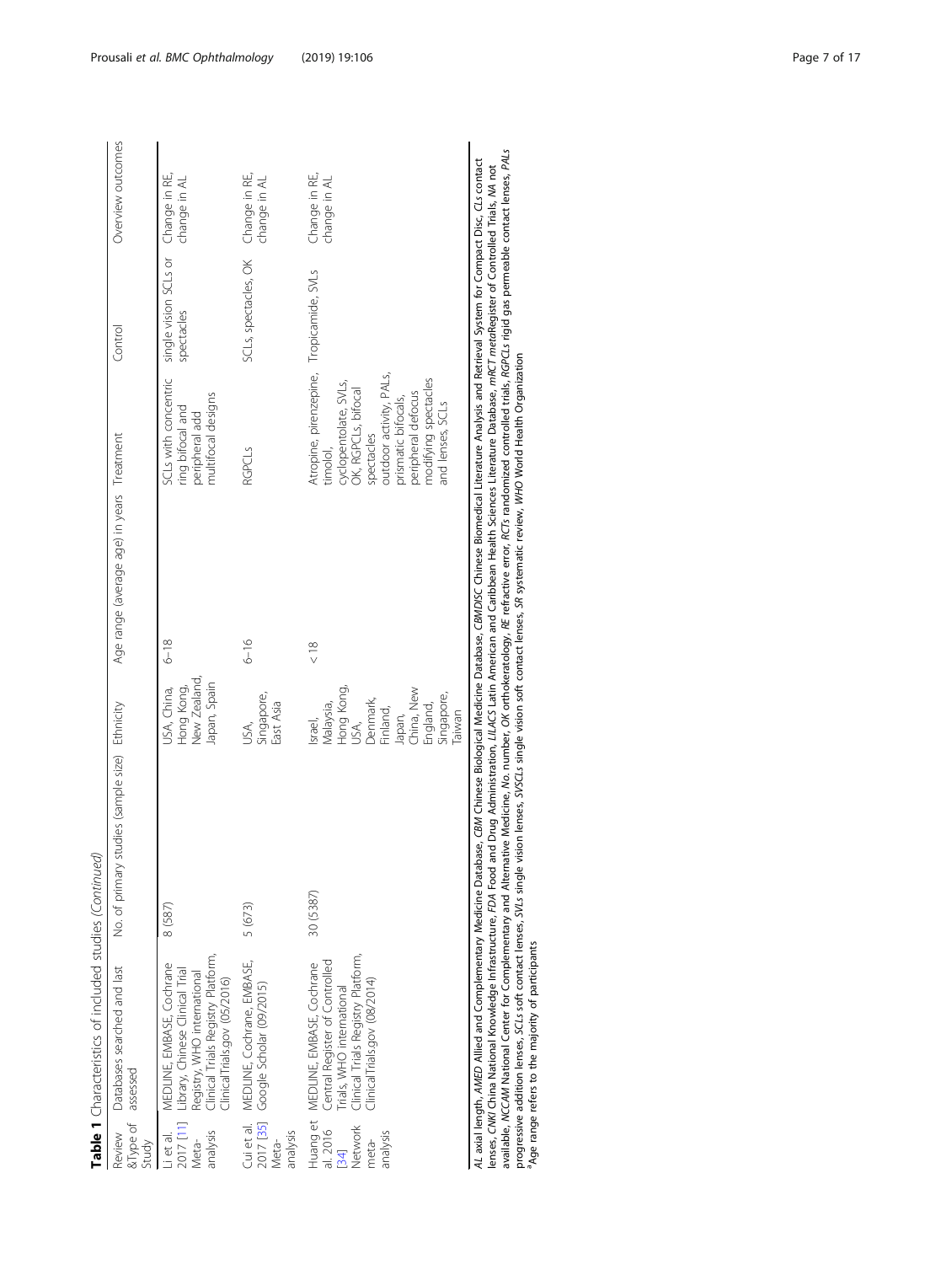<span id="page-7-0"></span>meta-analysis. These consisted of 28 RCTs and 16 observational studies, and reported data on a total of 6400 patients.

#### Assessment of methodological quality

Qualitative, domain-based rating of methodological quality of eligible studies with ROBIS tool is provided in Additional file [1:](#page-14-0) Table S5 [[18](#page-15-0)]. The overall risk of bias was 'low' in 14 reviews [[5](#page-15-0), [6,](#page-15-0) [9](#page-15-0)–[11](#page-15-0), [27](#page-16-0)–[35](#page-16-0)], 'unclear' in three  $[12, 36, 37]$  $[12, 36, 37]$  $[12, 36, 37]$  $[12, 36, 37]$  $[12, 36, 37]$  $[12, 36, 37]$  $[12, 36, 37]$  and 'high' in one review  $[38]$  $[38]$ .

With regard to 'Study eligibility criteria' domain, two studies [[6](#page-15-0), [38\]](#page-16-0) were judged with 'high concern' due to imprecisely defined eligibility criteria, publication status and/or language limitations. One study [\[38](#page-16-0)] was judged with 'high' and one [[29](#page-16-0)] with 'unclear concern' in 'Identification and selection of studies' domain because of limited details regarding search strategy and unclear study selection process. Domain 3 assessed the methodology used for data collection and study appraisal, in which two studies [[6,](#page-15-0) [28](#page-16-0)] were judged with 'unclear' and one [[38\]](#page-16-0) with 'high concern', due to lack of information on included studies' characteristics for appropriate interpretation of findings, or because of inappropriate or no risk of bias assessment of index publications. Fifteen eligible reviews reported quality assessment of the included index publications. Four [\[29](#page-16-0)–[32](#page-16-0)] used the Jadad scale and four [\[10,](#page-15-0) [11,](#page-15-0) [33](#page-16-0), [37](#page-16-0)] combined Jadad with Newcastle Ottawa scale for observational studies, four [\[5](#page-15-0), [27,](#page-16-0) [34](#page-16-0), [35\]](#page-16-0) used the Cochrane Collaboration Risk of Bias tool, one [\[9](#page-15-0)] combined the Cochrane tool with Newcastle Ottawa scale and two [[12,](#page-15-0) [36](#page-16-0)] used other tools. Three reviews [\[6](#page-15-0), [28](#page-16-0), [38](#page-16-0)] did not report formal assessment of included index publications. In 'Synthesis and findings' domain, three studies [[36](#page-16-0)–[38](#page-16-0)] were judged with 'high' and one [\[12\]](#page-15-0) with 'unclear concern', due to inappropriate quantitative or qualitative synthesis.

None of the eligible studies reported a GRADE assessment. Two authors (EP, AF) independently rated the quality of evidence for our outcomes using the GRADE scale (Tables 2, [3,](#page-8-0) [4](#page-8-0), [5](#page-9-0) and [6\)](#page-10-0),  $[19-21]$  $[19-21]$  $[19-21]$  $[19-21]$  $[19-21]$ . Quality was assessed as 'high' in one outcome, 'moderate' in 41, 'low' in 12 and 'very low' in 23 outcomes examining efficacy or safety (Additional file [1:](#page-14-0) Appendix 6). Low/very low quality is due to a number of index publications being at risk of bias from elements involving imprecision, inconsistency and limitations including lack of blinding or allocation concealment and loss to follow-up.

Quality of the 44 index publications included in the meta-analysis was adequate. More than 50% of the RCTs were at low risk of bias for random sequence generation

Table 2 Primary outcomes from baseline (1 year) - Change in refractive error

| Outcome                       | Comparison                                                   | Number of subjects<br>(primary studies) | Measure of effect<br>(95% CI)                         | Direction of effect                                               | $\vert^2$<br>(% ) |
|-------------------------------|--------------------------------------------------------------|-----------------------------------------|-------------------------------------------------------|-------------------------------------------------------------------|-------------------|
| Change in<br>refractive error | Undercorrected versus fully corrected 142 (2)<br>spectacles  |                                         | $MD = 0.15$ (0.00 to<br>0.29                          | Favours fully corrected<br>spectacles                             | $\Omega$          |
|                               | Bifocal spectacles versus SVLs                               | 259(2)                                  | 0.02)                                                 | $MD = -0.09$ (-0.19 to Favours bifocal spectacles                 | 0                 |
|                               | 1% atropine versus placebo - RCTs                            | 604(3)                                  | $MD = -0.78$ ( $-1.30$ to Favours atropine<br>$-0.25$ |                                                                   | 97                |
|                               | 1% atropine versus control - cohort<br>studies               | 798 (3)                                 | $MD = -0.39$ (-0.59 to Favours atropine<br>$-0.19$    |                                                                   | 26                |
|                               | 0.025 and 0.05% atropine versus<br>control                   | 224(3)                                  | $MD = -0.51$ (-0.60 to Favours atropine<br>$-0.41$    |                                                                   | 9                 |
|                               | 0.01% atropine versus control                                | 60(1)                                   | $MD = -0.50$ ( $-0.76$ to Favours atropine<br>$-0.24$ |                                                                   | N/A               |
|                               | 2% pirenzepine gel versus placebo                            | 84(1)                                   | $MD = -0.30 (-0.51 to$ Favours pirenzepine<br>$-0.09$ |                                                                   | N/A               |
|                               | RGPCLs versus spectacles or SCLs                             | 420(2)                                  | $MD = -0.08$ ( $-0.19$ to Favours RGPCLs<br>0.02)     |                                                                   | 91                |
|                               | Concentric ring bifocal SCLs versus<br>SVSCL <sub>S</sub>    | 264(3)                                  | 0.02)                                                 | $MD = -0.31$ ( $-0.60$ to Favours concentric ring<br>bifocal SCLs | 88                |
|                               | Peripheral add multifocal SCLs versus 294 (5)<br>SVLs - RCTs |                                         | $-0.14$                                               | $MD = -0.23$ (-0.31 to Favours peripheral add<br>multifocal SCLs  | $\circ$           |
|                               | OK versus SCLs or SVLs                                       | 39(1)                                   | $MD = -0.27 (-0.50 to$ Favours OK<br>$-0.04$ )        |                                                                   | N/A               |
|                               | PALs versus SVLs                                             | 206(2)                                  | $MD = -0.10 (-0.21 to Favours PALS)$<br>0.00          |                                                                   | $\circ$           |

CI confidence interval, MD Mean Difference, N/A not applicable, PALs progressive addition lenses, RCTs randomized controlled trials, RGPCLs rigid gas permeable contact lenses, SCLs soft contact lenses, SVLs single vision lenses, SVSCLs single vision soft contact lenses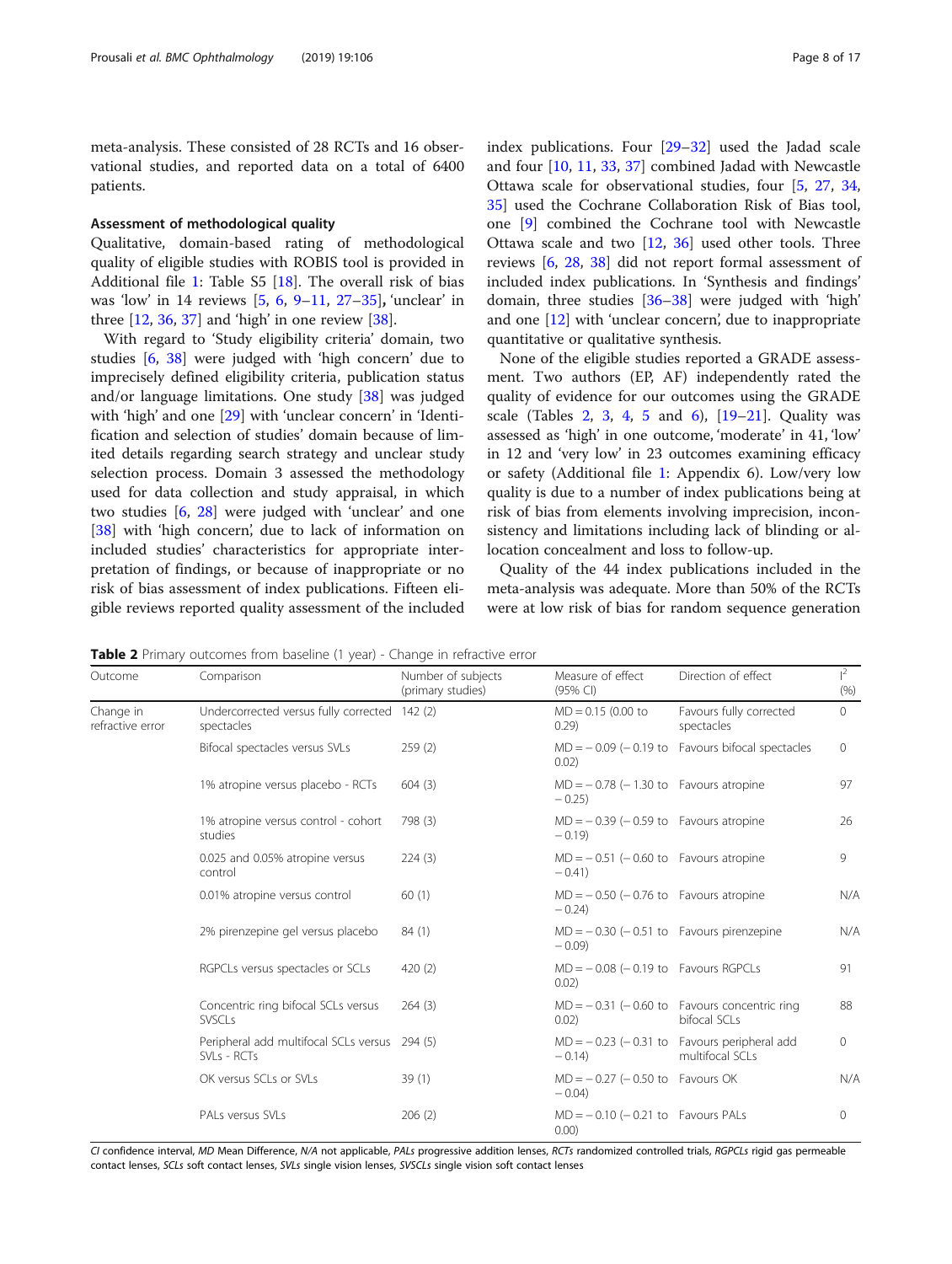<span id="page-8-0"></span>Table 3 Primary outcomes from baseline (1 year) – Change in axial length

| Outcome                   | Comparison                                           | Number of subjects<br>(primary studies) | Measure of effect<br>(95% CI)                           | Direction of effect                                              | $1^2$<br>(% ) |
|---------------------------|------------------------------------------------------|-----------------------------------------|---------------------------------------------------------|------------------------------------------------------------------|---------------|
| Change in axial<br>length | Undercorrected versus fully corrected<br>spectacles  | 94(1)                                   | $MD = 0.05$ ( $- 0.01$ to<br>0.11)                      | Favours full correction                                          | N/A           |
|                           | RGPCLs versus spectacles or SCLs                     | 415(2)                                  | 0.10                                                    | $MD = -0.02$ ( $-0.05$ to Favours spectacles/SCLs                | $\Omega$      |
|                           | 2% pirenzepine gel versus placebo                    | 264(2)                                  | $MD = -0.10$ (-0.18 to Favours pirenzepine<br>$-0.01$ ) |                                                                  | $\Omega$      |
|                           | Concentric ring bifocal SCLs versus<br><b>SVSCLs</b> | 264(3)                                  | $-0.06$ )                                               | $MD = -0.12$ (-0.19 to Favours concentric ring<br>bifocal SCLs   | 66            |
|                           | 1% atropine versus control                           | 586 (3)                                 | $MD = -0.36 (-0.41 to$ Favours atropine<br>$-0.30$      |                                                                  | 46            |
|                           | Peripheral add multifocal SCLs versus<br>SVLs - RCTs | 294(5)                                  | $-0.05$                                                 | $MD = -0.10$ (-0.14 to Favours peripheral add<br>multifocal SCLs | 37            |
|                           | OK versus SCLs or SVLs                               | 524 (8)                                 | $MD = -0.19 (-0.21 to$ Favours OK<br>$-0.16$            |                                                                  | $\Omega$      |
|                           | PALs versus SVLs                                     | 211(2)                                  | $MD = -0.08 (-0.14 to$ Favours PALs<br>0.02)            |                                                                  | 65            |

CI confidence interval, MD Mean Difference, N/A not applicable, OK Orthokeratology, PALs progressive addition lenses, RGPCLs rigid gas permeable contact lenses, SCLs soft contact lenses, SVLs single vision lenses, SVSCLs single vision soft contact lenses

and allocation concealment and more than 80% of RCTs were at low risk of bias for selective outcome reporting. Nonetheless, only 20% of RCTs achieved appropriate blinding of participants and outcome assessors, while almost 70% were at high risk for incomplete outcome data. Three RCTs were assessed with Jadad scale and scored 4 or above, while one scored 2. More than 90% of included cohort studies were awarded with 8 or more stars in Newcastle-Ottawa Quality Assessment scale. Risk of bias assessments of index publications as

presented in the eligible SRs/MAs are shown in Additional file [1:](#page-14-0) Tables S6, S7 and S8.

#### Synthesis of results

The included SRs and MAs provided outcome data relating to the following comparisons: Undercorrected vs fully-corrected spectacles, bifocal spectacles vs single vision lens spectacles (SVLs), atropine vs placebo, pirenzepine gel vs placebo, rigid gas permeable contact lenses (RGPCLs) vs spectacles or soft contact lenses (SCLs),

Table 4 Primary outcomes from baseline (2 years) – Change in refractive error

| Outcome                       | Comparison                                                 | Number of subjects<br>(primary studies) | Measure of effect<br>$(95% \text{ Cl})$ | Direction of effect                       | $l^2$<br>(% ) |
|-------------------------------|------------------------------------------------------------|-----------------------------------------|-----------------------------------------|-------------------------------------------|---------------|
| Change in<br>refractive error | Undercorrected versus fully corrected<br>spectacles        | 142(2)                                  | $MD = 0.17$ (0.12 to<br>0.23)           | Favours fully corrected<br>spectacles     | $\Omega$      |
|                               | Bifocal spectacles versus single vision<br>lens spectacles | 351(3)                                  | $MD = -0.19 (-0.59)$<br>to $0.21$ )     | Favours bifocal spectacles                | 85            |
|                               | 1% atropine versus placebo                                 | 400(1)                                  | $MD = -0.92 (-1.08$<br>to $-0.76$ )     | Favours atropine                          | N/A           |
|                               | 2% pirenzepine gel versus placebo                          | 74(1)                                   | $MD = -0.41 (-0.70$<br>to $-0.12$ )     | Favours pirenzepine                       | N/A           |
|                               | RGPCLs versus spectacles or SCLs                           | 398(2)                                  | $MD = -0.16 (-0.33)$<br>to $-0.00$ )    | Favours RGPCLs                            | 92            |
|                               | Concentric ring bifocal SCLs versus<br><b>SVSCLs</b>       | 128(1)                                  | $MD = -0.20 (-0.38)$<br>to $-0.02$ )    | Favours concentric ring<br>bifocal SCLs   | N/A           |
|                               | Peripheral add multifocal SCLs versus<br><b>SVLs</b>       | 99(2)                                   | $MD = -0.50 (-0.65)$<br>to $-0.35$ )    | Favours peripheral add<br>multifocal SCLs | $\Omega$      |
|                               | OK versus SCLs or SVLs                                     | 39(1)                                   | $MD = -0.66 (-1.01 to$<br>$-0.31$       | Favours OK                                | N/A           |
|                               | PALs versus SVLs                                           | 940 (4)                                 | $MD = -0.15 (-0.40)$<br>to $0.11$ )     | Favours PALs                              | 89            |

CI confidence interval, MD Mean Difference, N/A not applicable, PALs progressive addition lenses, RGPCLs rigid gas permeable contact lenses, SCLs soft contact lenses, SVLs single vision lenses, SVSCLs single vision soft contact lenses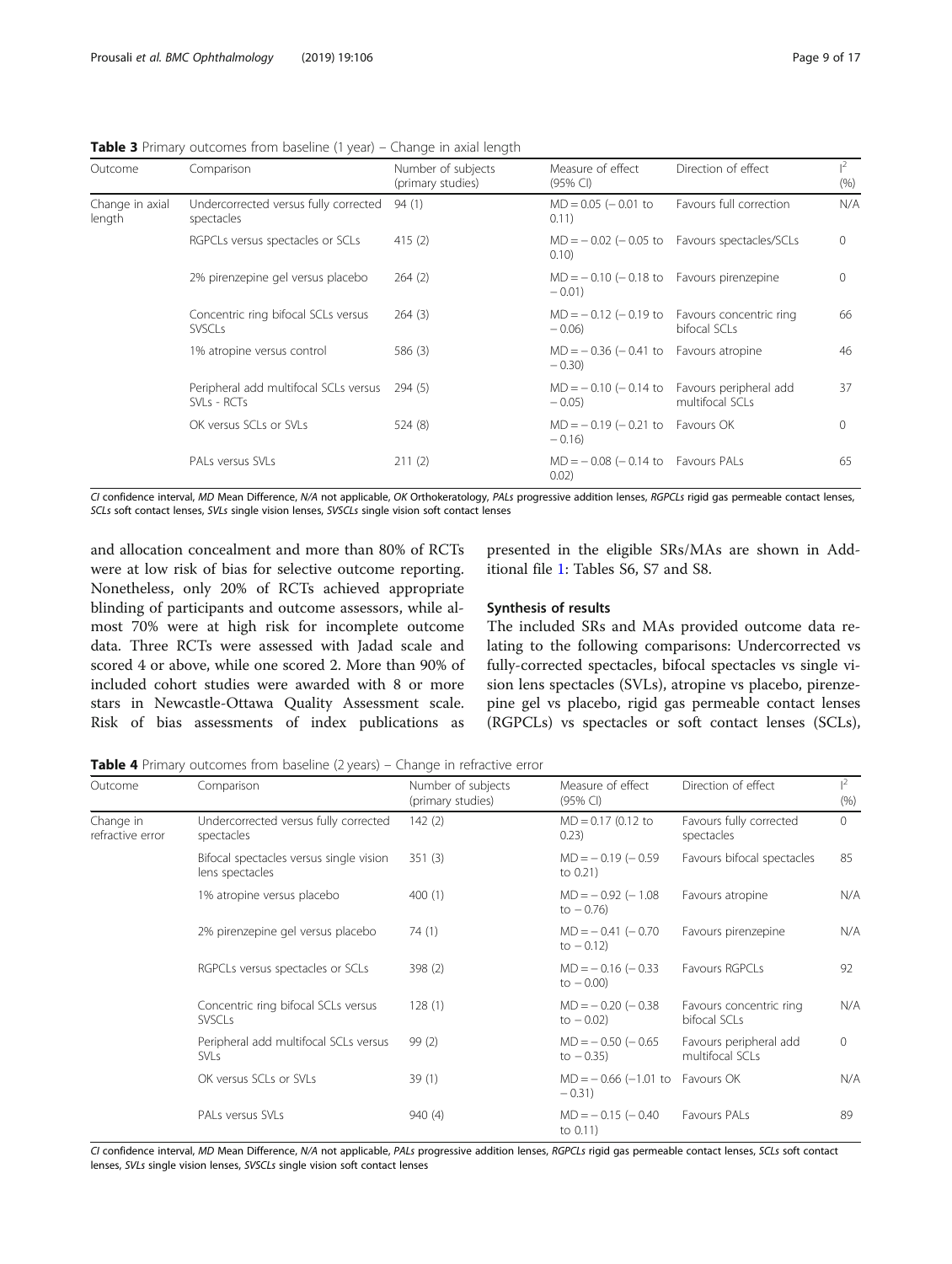<span id="page-9-0"></span>

| <b>Table 5</b> Primary outcomes from baseline (2 years) - Change in axial length |  |  |  |
|----------------------------------------------------------------------------------|--|--|--|
|                                                                                  |  |  |  |

| Outcome                   | Comparison                                                 | Number of subjects<br>(primary studies) | Measure of effect<br>(95% CI)                       | Direction of effect                                              | $l^2$<br>(% ) |
|---------------------------|------------------------------------------------------------|-----------------------------------------|-----------------------------------------------------|------------------------------------------------------------------|---------------|
| Change in axial<br>length | Undercorrected versus fully corrected<br>spectacles        | 94(1)                                   | $MD = 0.06 (-0.04 to$<br>0.16)                      | Favours full correction                                          | N/A           |
|                           | Bifocal spectacles versus single vision<br>lens spectacles | 89(1)                                   | $-0.09$                                             | $MD = -0.20$ ( $-0.31$ to Favours bifocal spectacles             | N/A           |
|                           | 1% atropine versus placebo                                 | 400(1)                                  | $MD = -0.36 (-0.43 to$ Favours atropine<br>$-0.29$  |                                                                  | N/A           |
|                           | 2% pirenzepine gel versus placebo                          | 74 (1)                                  | $MD = -0.12$ (-0.29 to Favours pirenzepine<br>0.05) |                                                                  | N/A           |
|                           | RGPCLs versus spectacles or SCLs                           | 394(2)                                  | $MD = 0.03 (-0.05 to$<br>0.12)                      | Favours spectacles or SCLs                                       | $\mathbf{0}$  |
|                           | Concentric ring bifocal SCLs versus<br><b>SVSCLs</b>       | 128(1)                                  | $-0.04$ )                                           | $MD = -0.12$ (-0.20 to Favours concentric ring<br>bifocal SCLs   | N/A           |
|                           | Peripheral add multifocal SCLs versus<br><b>SVLs</b>       | 99(2)                                   | $-0.06$                                             | $MD = -0.13$ (-0.20 to Favours peripheral add<br>multifocal SCLs | $\Omega$      |
|                           | OK versus SCLs or SVLs                                     | 663 (11)                                | $MD = -0.27 (-0.31 to$ Favours OK<br>$-0.23$        |                                                                  | $\Omega$      |
|                           | PALs versus SVLs                                           | 791 (3)                                 | $MD = -0.10 (-0.20 to$ Favours PALs<br>0.00)        |                                                                  | 78            |

CI confidence interval, N/A not applicable, OK Orthokeratology, PALs progressive addition lenses, RGPCLs rigid gas permeable contact lenses, SCLs soft contact lenses, SVLs single vision lenses, SVSCLs single vision soft contact lenses

concentric ring bifocal SCLs vs single vision soft contact lenses (SVSCLs), peripheral add multifocal SCLs vs SCLs or SVLs, OK vs SCLs or SVLs, progressive addition lenses (PALs) vs SVLs. The outcomes assessed included change in refractive error and change in axial length from baseline to 1 year and from baseline to 2 years. These outcomes were identified a priori as being of interest for this overview [[15\]](#page-15-0). Safety of myopia interventions was assessed by quantitative analysis of the number and type of reported adverse events.

#### Effects of interventions

#### Undercorrected vs fully-corrected spectacles

Two RCTS encompassing 142 children investigated the effect of undercorrection in myopic progression. The overall pooled analysis revealed that the undercorrected group showed greater change in refractive error (RE) in 1 year (MD 0.15, 95% CI 0.00 to 0.29), and in 2 years from baseline (MD 0.20, 95% CI 0.01 to 0.39) and the evidence quality of this outcome was considered moderate (Tables [2](#page-7-0), [3,](#page-8-0) [4](#page-8-0) and 5 & Additional file [1](#page-14-0): Appendices 4 and 6).

#### Bifocal spectacles vs single vision lens spectacles

Two RCTs (259 children) examined the effect of bifocal spectacles in myopia control and showed no change in RE in 1 year from baseline (MD -0.09, 95% CI -0.19 to 0.02; GRADE evidence: moderate; Table [2](#page-7-0) & Additional file [1:](#page-14-0) Appendices 4 and 6). Three RCTs (351 children) reported no change in RE using bifocal spectacles in 2 years from baseline (MD -0.19, 95% CI -0.59 to 0.21;

GRADE evidence: low; Table [3](#page-8-0) & Additional file [1:](#page-14-0) Appendices 4 and 6). These 3 trials appeared to be inconsistent (*l*<br>Parsinuon  $(I^2 = 85\%)$ . Sensitivity analysis excluding *Parsinnen* et al. demonstrated no difference in the effect of bifocal spectacles of bifocal spectacles.

#### 1% atropine vs placebo

Three RCTs (604 children) and three cohort studies (798 children) provided outcomes on the effect of 1% atropine eyedrops in refraction change in 1 year, (Table [2](#page-7-0)). Subgroup analysis of the three trials reported a change of − 0.78D, favouring atropine (95% CI, − 1.30 to − 0.25) with moderate quality of evidence (Additional file [1](#page-14-0): Appendix 6). Due to high inconsistency  $(I^2 = 97\%)$ , sensitiv-<br>ity analysis excluding *Yi* et al. revealed a change of – ity analysis excluding  $Yi$  et al. revealed a change of  $-$ 0.54D, also favouring atropine (95% CI, − 0.76 to − 0.33), with moderate inconsistency among the two studies  $(I^2 - 54\%)$  Treatment effect reported by cobort studies = 54%). Treatment effect reported by cohort studies showed an increase in refraction for the subgroup receiving placebo. Mean change in RE over 1 year was − 0.39D, favouring the use of atropine (95% CI, − 0.59 to  $-0.19$ ).

Two RCTs (540 children) and one cohort study (46 children) compared mean axial length (AL) change between 1% atropine eyedrops and placebo in 1 year (Table [4](#page-8-0)). Two trials revealed that atropine administration decreased AL change by − 0.35 mm (95% CI, − 0.38 to − 0.31). Treatment effect provided by the cohort study also favoured atropine, which showed AL change of − 0.61 mm (95% CI, − 0.88 to − 0.34). The overall treatment effect (586 children) showed that 1% atropine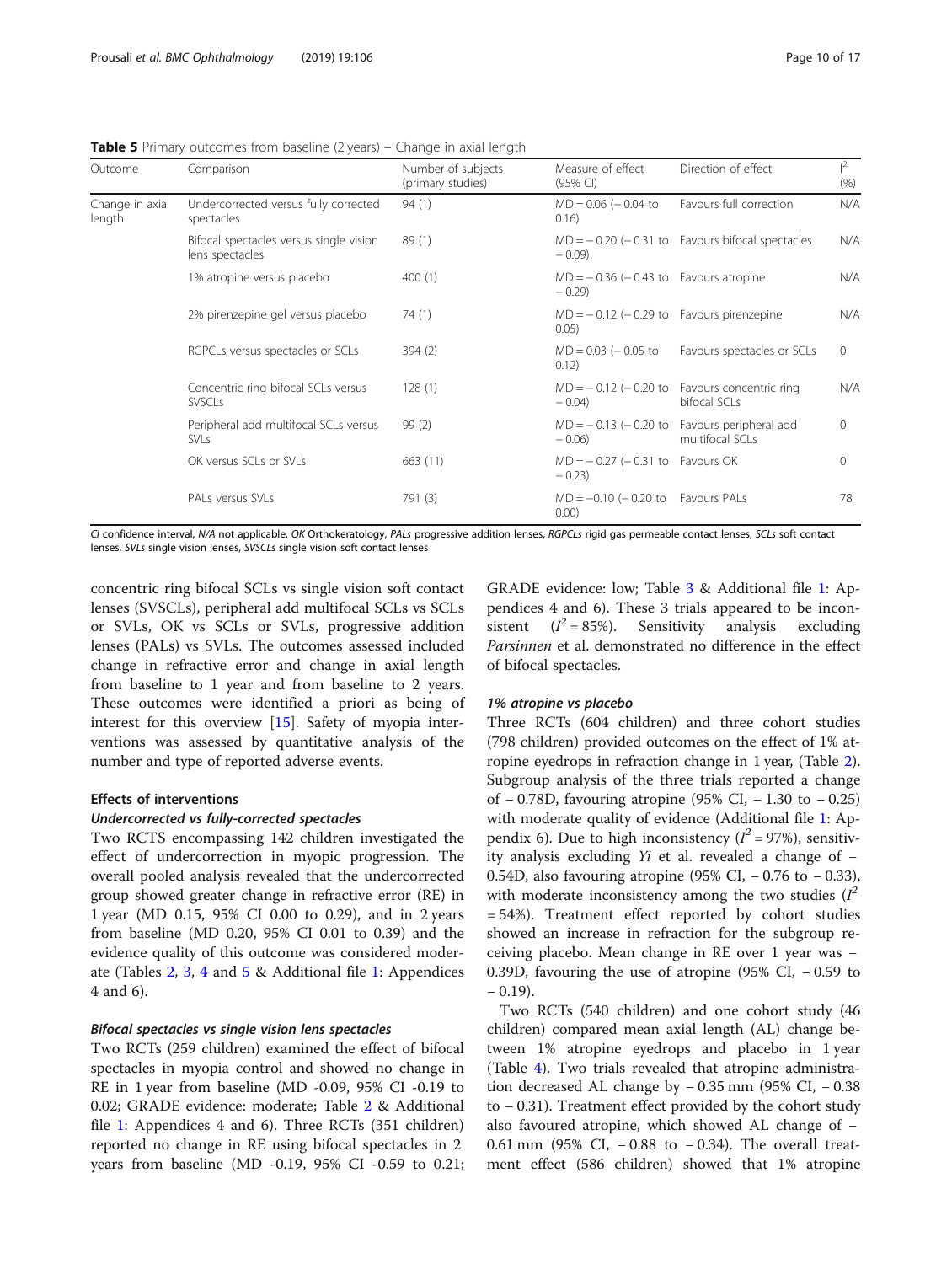<span id="page-10-0"></span>

| <b>Table 6</b> Primary outcomes from baseline – Adverse Events            |                                               |                                         |                               |                                         |                   |
|---------------------------------------------------------------------------|-----------------------------------------------|-----------------------------------------|-------------------------------|-----------------------------------------|-------------------|
| Outcome                                                                   | Comparison                                    | Number of subjects<br>(primary studies) | Measure of<br>effect (95% CI) | Direction of effect                     | $\vert^2$<br>(% ) |
| Allergic or hypersensitivity reactions or<br>discomfort                   | 1% atropine versus control                    | 446 (2)                                 | $OR = 8.91(1.04,$<br>76.03)   | Favours control                         | 0                 |
| Blurred near vision                                                       | 1% atropine versus control                    | 540 (2)                                 | $OR = 9.47(1.17)$<br>76.78)   | Favours control                         | 0                 |
| Contact lens-related discomfort/Unwilling-<br>ness to wear contact lenses | Concentric ring bifocal<br>SCLs versus SVSCLs | 261(2)                                  | $OR = 0.95 (0.49,$<br>1.81)   | Favours concentric<br>ring bifocal SCLs | 0                 |
| Mild corneal erosion                                                      | OK versus SCLs or SVLs                        | 151(2)                                  | $OR = 4.56 (0.49)$<br>42.25)  | Favours SCLs/SVLs                       | 0                 |
| Papillae/Follicles                                                        | 2% pirenzepine gel versus<br>control          | 323(3)                                  | $OR = 3.21 (0.95,$<br>10.88)  | Favours control                         | 74                |
| Medication residue on eyelids or eye                                      | 2% pirenzepine gel versus<br>control          | 323(3)                                  | $OR = 0.77$ (0.38,<br>1.59)   | Favours pirenzepine                     | 33                |
| Abnormality of accommodation                                              | 2% pirenzepine gel versus<br>control          | 323(3)                                  | $OR = 16.92(6.27)$<br>45.64)  | Favours control                         | 0                 |
| Itching, eye                                                              | 2% pirenzepine gel versus<br>control          | 323(3)                                  | $OR = 1.01 (0.54,$<br>1.90)   | No difference                           | 0                 |
| Visual acuity decreased (subjectively)                                    | 2% pirenzepine gel versus<br>control          | 323(3)                                  | $OR = 3.89$ (0.93,<br>16.27   | Favours control                         | 33                |
| Injection                                                                 | 2% pirenzepine gel versus<br>control          | 323(3)                                  | $OR = 0.92$ (0.22,<br>3.73)   | Favours pirenzepine                     | 74                |
| Fluorescein staining                                                      | 2% pirenzepine gel versus<br>control          | 323(3)                                  | $OR = 0.57$ (0.23,<br>1.44)   | Favours pirenzepine                     | 45                |
| Burn/Sting, eye, on instillation                                          | 2% pirenzepine gel versus<br>control          | 323(3)                                  | $OR = 1.84$ (0.76,<br>4.46)   | Favours control                         | 0                 |
| Eye/Vision, blurred                                                       | 2% pirenzepine gel versus<br>control          | 323(3)                                  | $OR = 1.17(0.52,$<br>2.63)    | Favours control                         | 0                 |
| Erythema, eyelids                                                         | 2% pirenzepine gel versus<br>control          | 110(2)                                  | $OR = 0.69(0.01,$<br>41.23)   | Favours pirenzepine                     | 76                |
| Eyelid abnormality                                                        | 2% pirenzepine gel versus<br>control          | 110(2)                                  | $OR = 1.73$ (0.27,<br>11.12)  | Favours control                         | 0                 |
| Photophobia                                                               | 2% pirenzepine gel versus<br>control          | 110(2)                                  | $OR = 1.57$ (0.35,<br>6.96)   | Favours control                         | 0                 |
| Eye pain                                                                  | 2% pirenzepine gel versus<br>control          | 110(2)                                  | $OR = 2.07 (0.33,$<br>12.98)  | Favours control                         | 0                 |
| Cough, increased                                                          | 2% pirenzepine gel versus<br>control          | 323(3)                                  | $OR = 1.06 (0.59,$<br>1.92)   | No difference                           | 0                 |
| Infection, respiratory                                                    | 2% pirenzepine gel versus<br>control          | 297(2)                                  | $OR = 1.32 (0.69,$<br>2.51)   | Favours control                         | 0                 |
| Rhinitis/Sinusitis                                                        | 2% pirenzepine gel versus<br>control          | 323(3)                                  | $OR = 1.08 (0.42,$<br>2.76)   | No difference                           | 28                |
| Fever                                                                     | 2% pirenzepine gel versus<br>control          | 297(2)                                  | $OR = 1.07 (0.51,$<br>2.24)   | No difference                           | 0                 |
| Abdominal pain                                                            | 2% pirenzepine gel versus<br>control          | 323(3)                                  | $OR = 2.42$ (0.88,<br>6.62)   | Favours control                         | 0                 |
| Headache                                                                  | 2% pirenzepine gel versus<br>control          | 323(3)                                  | $OR = 1.30 (0.66,$<br>2.56)   | Favours control                         | 0                 |
| Flu syndrome                                                              | 2% pirenzepine gel versus<br>control          | 297(2)                                  | $OR = 0.54$ (0.26,<br>1.13)   | Favours pirenzepine                     | 0                 |
| Pharyngitis                                                               | 2% pirenzepine gel versus<br>control          | 323(3)                                  | $OR = 1.07 (0.48,$<br>2.37)   | No difference                           | 0                 |
| Rash/Allergic reaction                                                    | 2% pirenzepine gel versus<br>control          | 323(3)                                  | $OR = 1.77$ (0.51,<br>6.12)   | Favours control                         | 22                |
| Cold, common                                                              | 2% pirenzepine gel versus                     | 110(2)                                  | $OR = 0.60$ (0.25,            | Favours pirenzepine                     | 0                 |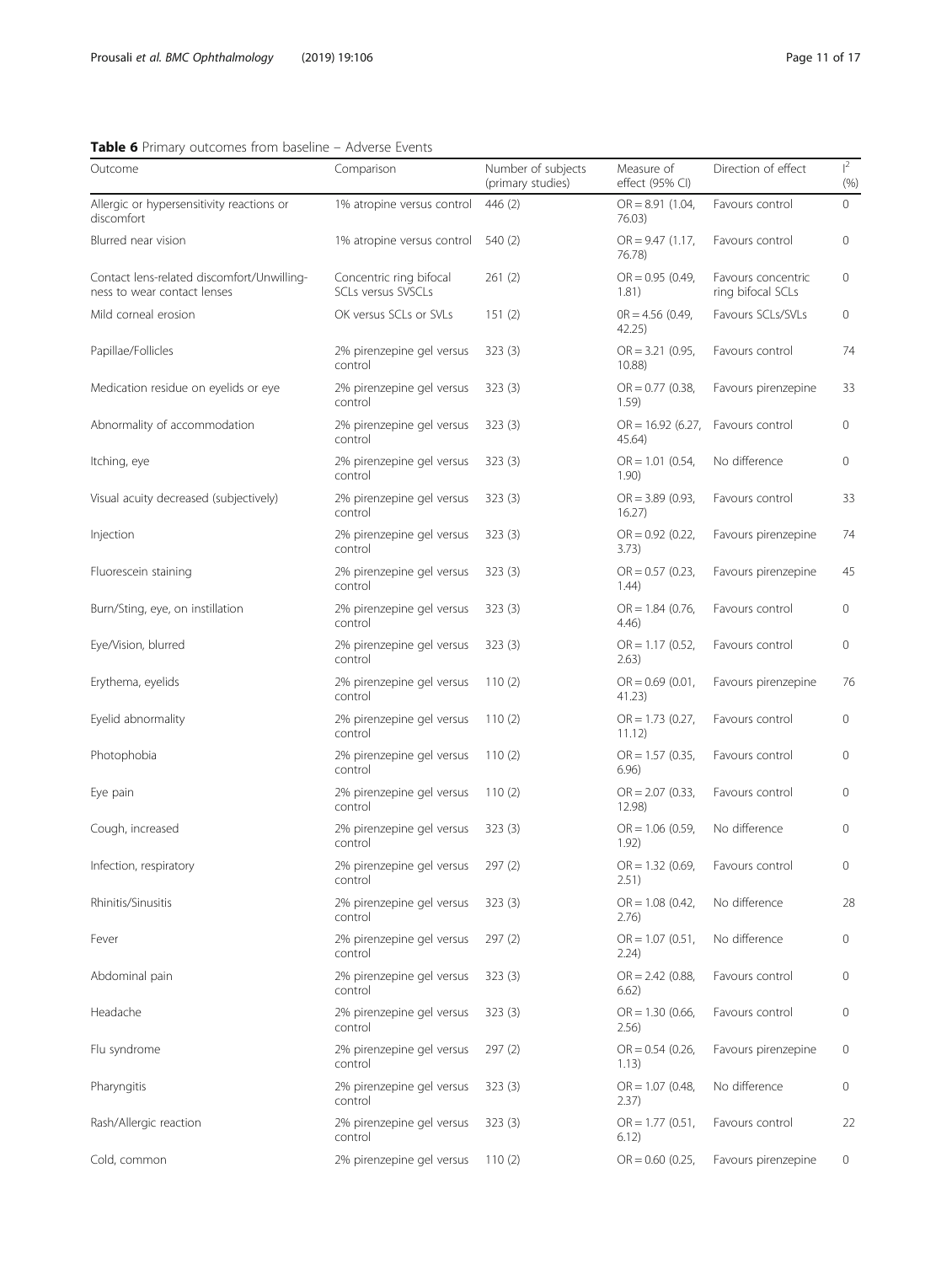| <b>I WATE &amp;</b> I initially battonited from bademic. That cide Events (continued) |                                      |                                         |                               |                     |      |
|---------------------------------------------------------------------------------------|--------------------------------------|-----------------------------------------|-------------------------------|---------------------|------|
| Outcome                                                                               | Comparison                           | Number of subjects<br>(primary studies) | Measure of<br>effect (95% CI) | Direction of effect | (% ) |
|                                                                                       | control                              |                                         | 1.42)                         |                     |      |
| Accidental injury                                                                     | 2% pirenzepine gel versus<br>control | 110(2)                                  | $OR = 2.32 (0.74,$<br>7.22    | Favours control     |      |

**Table 6** Primary outcomes from baseline – Adverse Events (Continued)

CI confidence interval, OK Orthokeratology, OR odds ratio, RR risk ratio, SCLs soft contact lenses, SVLs single vision lenses, SVSCLs single vision soft contact lense

eyedrops can reduce AL change in 1 year (MD -0.36, 95% CI -0.41 to − 0.30), with moderate inconsistency among studies ( $I^2 = 46\%$ ) and moderate evidence quality<br>(Additional file 1: Appendix 6) (Additional file [1](#page-14-0): Appendix 6).

Two adverse events, including blurred near vision and allergic/hypersensitivity reactions or discomfort, were separately reported by two index publications. Two RCTs (540 children) showed that 1% atropine solution may induce blurred near vision (OR 9.47, 95% CI 1.17 to 76.78; Table [6](#page-10-0) & Additional file [1](#page-14-0): Appendices 5 and 6). One RCT and one cohort study (446 children) revealed an effect of 1% atropine for hypersensitivity reactions (OR 8.91, 95% CI 1.04 to 76.03), while no inconsistency exists between these two studies  $(I^2 = 0\%)$ . One RCT (400 children) provided data on myonic progression and (400 children) provided data on myopic progression and axial elongation for 2 years. Atropine appeared to reduce RE change (MD -0.92, 95% CI -1.08 to − 0.76) and favour AL change (MD -0.36, 95% CI -0.43 to − 0.29) compared to placebo (Tables [4](#page-8-0) and [5](#page-9-0) & Additional file [1](#page-14-0): Appendices 4 and 6).

#### 0.025 To 0.05% atropine vs control

Three cohort studies (224 children) examined this comparison. An effect on refraction change in 1 year was reported (MD -0.51, 95% CI -0.60 to − 0.41), favouring atropine, while low inconsistency exists among these studies (I 2 = 9%; Table [2](#page-7-0) & Additional file [1](#page-14-0): Appendices 4 and 6).

#### 0.01% atropine vs control

One cohort study (60 children) reported favourable effect of 0.01% atropine on RE change in 1 year (MD -0.50, 95% CI -0.76 to − 0.24, GRADE evidence quality: very low, Table [2](#page-7-0) & Additional file [1:](#page-14-0) Appendices 4 and 6).

#### 2% Pirenzepine gel vs placebo

Two RCTs (264 children) examined the effect of pirenzepine in myopic progression. Findings showed that pirenzepine has a favourable effect on AL change, reducing it by − 0.10 mm in 1 year (95% CI, − 0.18 to − 0.01; GRADE evidence: moderate; Table [4](#page-8-0) & Additional file [1](#page-14-0): Appendix 6). Nonetheless, a number of reactions have been reported for this agent. Pirenzepine is more likely to induce abnormality of accommodation (OR 16.92, 95% CI 6.27 to 45.64) and subjectively reduce visual acuity (OR 3.89, 95% CI 0.93 to 16.27), while other adverse reactions had a smaller measure of effect (Additional file [1:](#page-14-0) Appendix 5). A full list of AE is provided in Table [6.](#page-10-0)

#### RGPCLs vs spectacles or SCLs

Two RCTs (420 children) failed to identify any effect of RGPCLs on myopic progression (Tables [2](#page-7-0) and [4](#page-8-0) & Additional file [1:](#page-14-0) Appendices 4 and 6). Although findings favour RGPCLs in reduction of refractive change, substantial inconsistency exists for both 1-year ( $p = 0.0008$ , Mean AL change did not differ between the two groups <sup>2</sup> = 91%), and 2-year outcomes ( $p = 0.0005$ ,  $I^2 = 92%$ ).<br>Mean AL change did not differ between the two groups according to 1- and 2- year findings (Tables [3](#page-8-0) and [5](#page-9-0) & Additional file [1](#page-14-0): Appendices 4 and 6).

#### Concentric ring bifocal SCLs vs SVSCLs

Three RCTs (264 children) showed an effect of concentric ring bifocal SCLs on myopia control, with low quality of evidence (Tables [2](#page-7-0), [3](#page-8-0), [4](#page-8-0) and [5](#page-9-0) & Additional file [1](#page-14-0): Appendices 4 and 6). These trials reported a change of − 0.31D in 1 year, favouring concentric ring bifocal lenses (95% CI, – 0.60 to – 0.02). Due to high inconsistency (p = 0.0003,  $I^2$  = 88%), sensitivity analysis was performed.<br>Exclusion of *Aller* et al. revealed a change of  $-0.15D$ Exclusion of Aller et al. revealed a change of <sup>−</sup> 0.15D, favouring concentric ring bifocal lenses (95% CI, − 0.27 to − 0.03), with no existing inconsistency between studies ( $p = 0.35$ ,  $I^2 = 0\%$ ). The three trials (264 children) also<br>compared mean AL change between concentric ring bicompared mean AL change between concentric ring bifocal lenses and control in 1 year. Treatment with this type of lenses decreased AL change by − 0.12 mm (95% CI,  $-0.19$  to  $-0.06$ ). Two trials (261 children) reported contact lens-related discomfort or unwillingness to wear contact lenses (OR 0.95, 95% CI 0.49 to 1.81, Table [6](#page-10-0) & Additional file [1](#page-14-0): Appendices 5 and 6).

#### Peripheral add multifocal SCLs vs SCLs or SVLs

Two RCTs (105 children) and three cohort studies (189 children) examined this comparison. Subgroup analysis of two RCTs showed no change in refraction in 1 year (MD -0.13D, 95% CI -0.28 to 0.02), but revealed an effect in AL change in 1 year (MD -0.11, 95% CI -0.17 to − 0.05), favouring peripheral add multifocal lenses. Subgroup analysis of cohort studies revealed a treatment effect of multifocal lenses in refraction and AL change in 1 year, (MD -0.27D, 95% CI -0.38 to − 0.17) and (MD −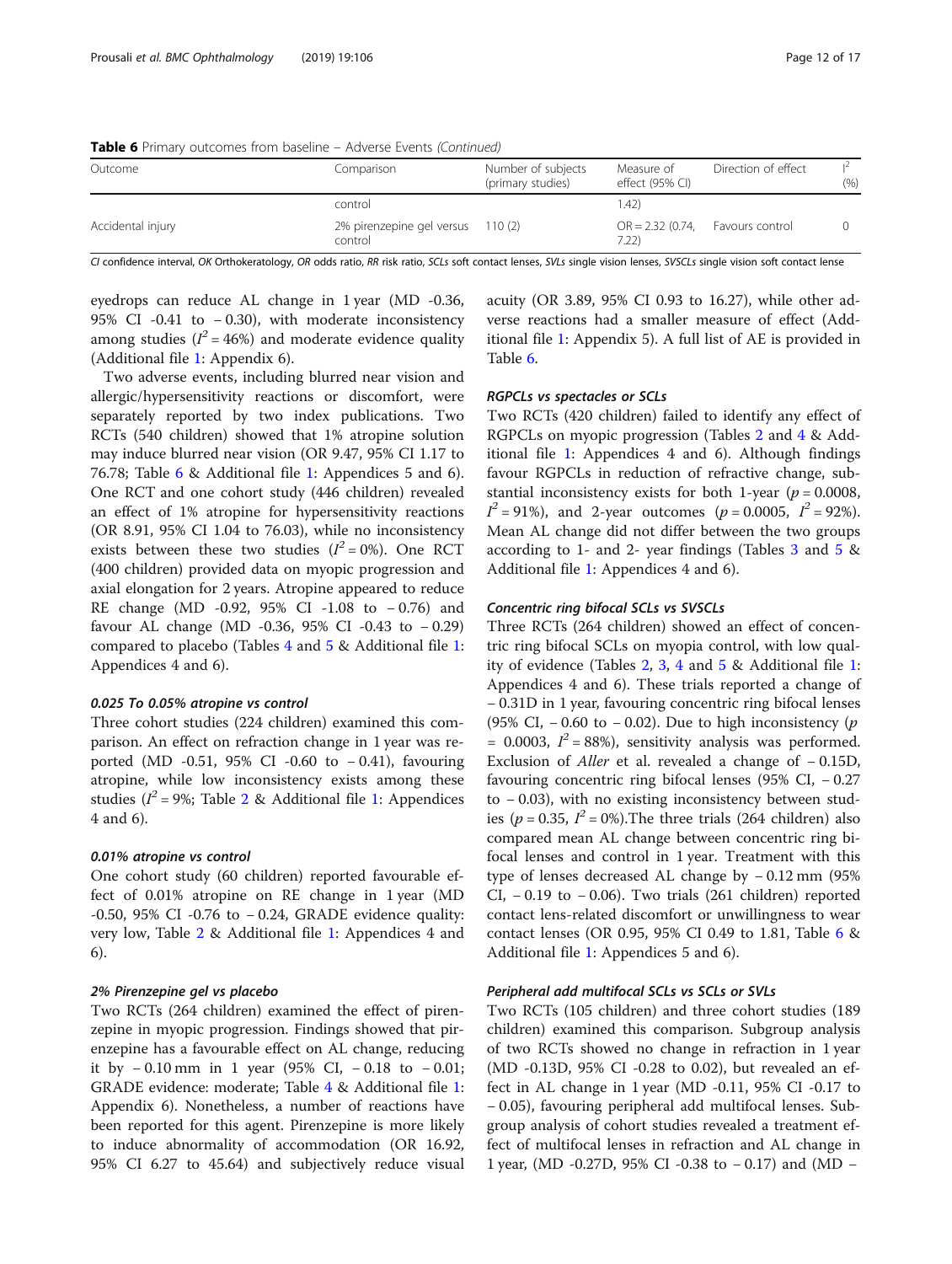0.08 mm, 95% CI -0.16 to − 0.01), respectively. The overall treatment effect (294 children) showed that peripheral add multifocal lenses can slow refractive change in 1 year (MD -0.23D, 95% CI -0.31 to − 0.14), with no existing inconsistency among studies  $(I^2 = 0\%)$  and very<br>low evidence quality (Table 2 & Additional file 1: Anlow evidence quality (Table [2](#page-7-0) & Additional file [1](#page-14-0): Appendices 4 and 6). Two cohort studies (99 children) provided outcomes of the effect of peripheral add multifocal lenses in 2 years with very low evidence quality (Table [3](#page-8-0) & Additional file [1:](#page-14-0) Appendices 4 and 6). Findings revealed that multifocal lenses can slow myopic progression, by reducing RE change (MD -0.50D, 95% CI -0.65 to − 0.36) and by restricting axial elongation (MD − 0.13 mm, 95% CI -0.20 to − 0.06).

#### OK vs SCLs or SVLs

Three RCTs (115 children) and 8 cohort studies (548 children) investigated the use of orthokeratology for myopia control. Subgroup analysis of two RCTs (113 children) showed a change of − 0.19 mm in axial elongation in 1 year, favouring OK (95% CI, − 0.25 to − 0.13). Similarly, subgroup analysis of six cohort studies (411 children) revealed favourable effect of OK in AL change in 1 year, which was reduced by − 0.18 mm (95% CI, − 0.22 to − 0.15). The overall treatment effect (524 children) with moderate evidence quality showed that OK can reduce AL change in 1 year by − 0.19 mm compared to control (95% CI,  $-0.21$  to  $-0.16$ ), with no inconsistency among studies ( $I^2 = 0\%$ ; Table [4](#page-8-0) & Additional file [1](#page-14-0): Ap-<br>pendices A and 6). Three RCTs (108 children) investipendices 4 and 6). Three RCTs (108 children) investigated AL change in 2 years. Subgroup analysis of the clinical trials showed that mean AL change was − 0.27 mm, favouring OK (95% CI, -0.36 to -0.18). Chan et al. reported on each eye separately and due to unit of analysis issues, sensitivity analysis excluding Chan et al. revealed mean AL change of − 0.28 mm, favouring OK (95% CI, − 0.38 to − 0.19). Eight cohort studies (555 children) reported on the same outcome for 2 years of OK treatment. Subgroup analysis revealed that OK induced AL change of − 0.27 mm (95% CI, − 0.31 to − 0.22). Total effect of RCTs and cohort studies (663 children) revealed that OK restricts axial elongation (MD − 0.27 mm, 95% CI -0.31 to − 0.23), with no inconsistency among studies  $(I^2 = 0\%)$ . Mild corneal erosion was re-<br>ported by two cobort studies (151 children) as an adported by two cohort studies (151 children) as an adverse event (OR 4.56, 95% CI 0.49 to 42.25; Table [6](#page-10-0)).

#### PALs vs SVLs

Six trials (1151 children) provided moderate quality evidence on the effect of PALs in progression of myopia. The overall pooled analysis of two RCTs (206 children) showed that children treated with PALs achieved greater reduction in RE change in 1 year, (Table [2](#page-7-0)). Two RCTs (211 children) investigated the effect of PALs on AL change in 1 year, which was restricted by − 0.06 mm, favouring PALs (95% CI, − 0.12 to − 0.00; Table [4](#page-8-0)). Two-year results on refraction change were reported by four RCTs (940 children). PALs appeared to reduce RE change by − 0.26D (95% CI, − 0.39 to − 0.12), with moderate inconsistency among studies  $(I^2 = 59\%)$ . Three<br>RCTs (791 children) estimated AL change in 2 years RCTs (791 children) estimated AL change in 2 years. PALs induced a change of − 0.10 mm (95% CI -0.20 to 0.00) but with considerable inconsistency among studies  $(I^2 = 78\%)$ . Sensitivity analysis excluding *Leung* et al.<br>demonstrated no difference in this case demonstrated no difference in this case.

#### **Discussion**

This overview represents a comprehensive and thorough review of high level evidence from systematic reviews and meta-analyses on the efficacy and safety of optical and pharmaceutical modalities for restriction of myopic progression in children. Through this study, care was taken to identify and include all relevant methodologically robust primary studies and utilize them to perform an extensive meta-analysis, in order to fully depict current knowledge for retarding juvenile myopia. Owing to the reasonably limited number of published RCTs in this field so far, we incorporated high quality cohort studies in our analysis.

Existing high-level evidence suggests that atropine eyedrops appear to be more effective for myopia control compared to spectacles or CLs (Additional file [1](#page-14-0): Table S9). Our findings are also in line with the consensus published by the World Society of Paediatric Ophthalmology and Strabismus (WSPOS), which reported that atropine is the most beneficial intervention for myopia progression control [\[40\]](#page-16-0). In addition, modern orthokeratology also demonstrates efficacy in retarding myopia development compared to other types of lenses [\[10,](#page-15-0) [41](#page-16-0)], though its use is considerably limited by the associated high risk for microbial keratitis [\[42](#page-16-0), [43\]](#page-16-0). Multifocal CLs designed with novel technology appear as an emerging treatment which has also proved to be effective, and has a low reported risk for infectious keratitis [\[11\]](#page-15-0). Finally, there is increasing evidence that outdoor exposure in children has a protective effect on myopia development and should be readily encouraged [[12](#page-15-0)].

Despite the apparent beneficial effect of atropine, it has not been widely adopted for myopia treatment [[28](#page-16-0), [29\]](#page-16-0). Atropine eyedrops (1%) have been approved by U.S. Food and Drug Administration (FDA) for amblyopia treatment, but not for myopia control, and a diluted preparation (0.01%) does not exist in the market in most countries. Α drawback of atropine is the fact that myopic patients still need spectacles or contact lenses for good distant vision, while the combination of atropine with multifocal or bifocal spectacles has not shown any advantage [[44](#page-16-0)]. There exists a relatively small, but not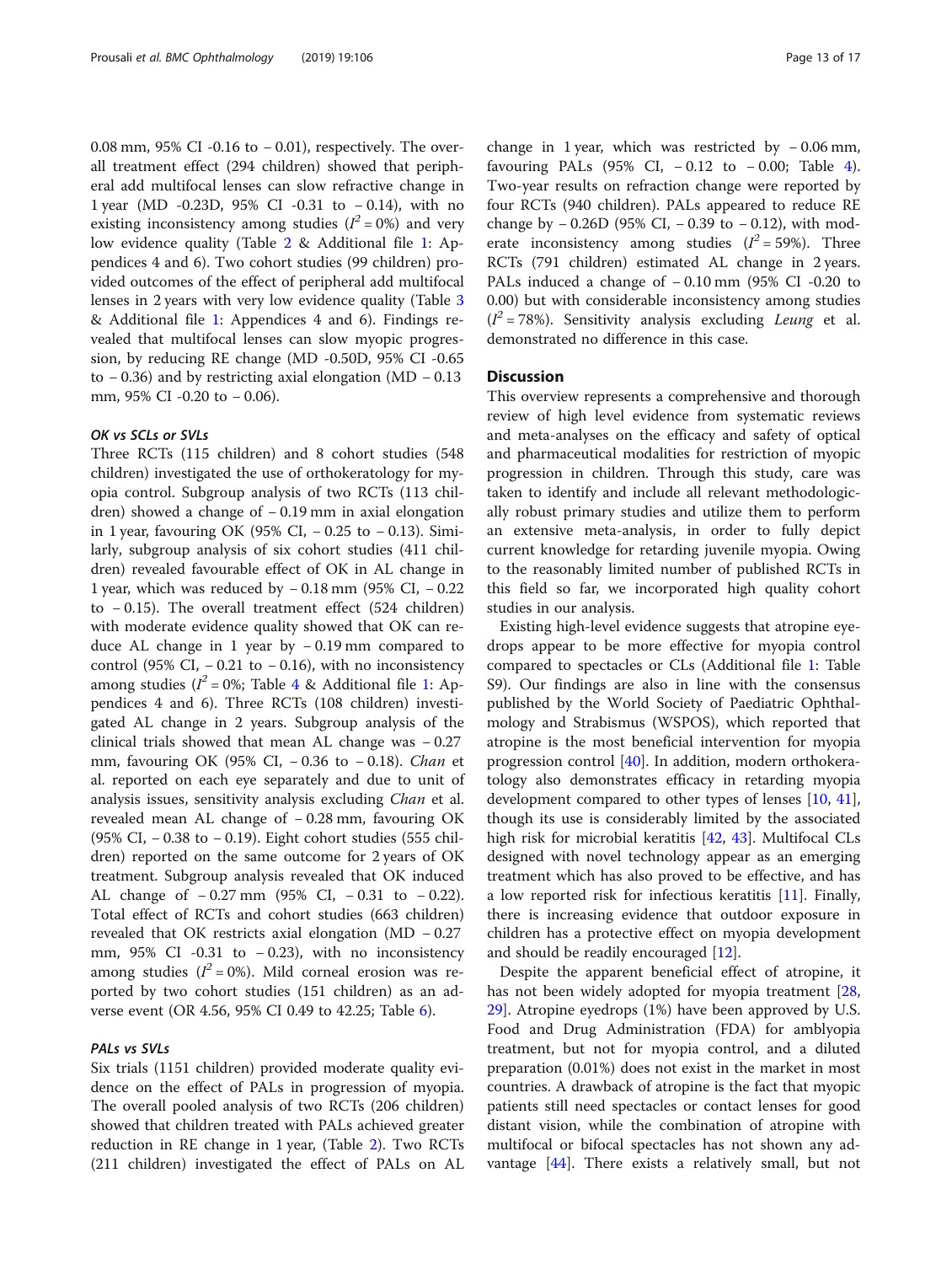scarce, subgroup of myopic individuals who do not respond to this treatment. Notably lacking is an evidence-based and widely accepted management plan that would define indications for treatment, timing of initiation and discontinuation, taking into account age, severity of myopia, rate of myopia progression, family history of myopia, race etc. [\[28](#page-16-0)]. Wu et al. proposed a treatment strategy for myopia control with the use of 0.01% atropine solution. Authors advocated initial treatment with atropine for 2 years and in case of rapid progress, combination of atropine with time outdoors, stepwise increase in concentration or implementation of alternative therapy, such as orthokeratology. Decision on continuation of treatment after 2 years relied on the myopia progression rate. However, uncertainty still remains regarding poor responders, as well as treatment duration and whether a wash-out period is deemed necessary [[45\]](#page-16-0).

When it comes to optimal atropine dose choice, findings from our meta-analysis are concordant with recent evidence from a network meta-analysis in 2016 [\[34](#page-16-0)] and another meta-analysis in 2017 [\[9](#page-15-0)] which showed no dose dependence and no difference in the efficacy of atropine across different doses in the range of 0.01–1%. Nonetheless, latest findings from Phase 1 of the LAMP study unveiled a concentration-dependent pattern of decelerating myopic progression among low dosages (0.01–0.05%) of atropine. These 1-year findings demonstrated that 0.01% atropine was effective in reducing refractive change, but not in restricting axial elongation [\[46](#page-16-0)]. Concordant results after 1 year of follow-up had been previously reported by ATOM 2 study [[47\]](#page-16-0). LAMP proposed the use of 0.05% atropine as an optimal dose for obtaining clinically important outcomes, with a minimum risk for adverse reactions including photophobia, reduction in accommodative amplitude and pupillary dilation [[46](#page-16-0), [48\]](#page-16-0). Notwithstanding, five-year results from ATOM2 study supported binocular daily application of 0.01% atropine as the safest and most effective concentration for restricting myopia, as it appears that a plateau effect occurs following prolonged use of atropine with regard to clinically meaningful results [\[47](#page-16-0)]. Furthermore, higher doses of atropine have been associated with increased risk for adverse events, such as photophobia, poor near visual acuity, allergy and rebound effect [\[9](#page-15-0), [47](#page-16-0)]. An inverse dose-related rebound effect upon treatment discontinuation has also been described [\[28\]](#page-16-0). Pirenzepine, which acts only to M1 anti-muscarinic receptors that are less concentrated in ciliary body and iris, is believed to have a lower impact on dilatation of the pupil or accommodation compared to atropine. Despite the encouraging findings shown by two RCTs, research on this agent has been abandoned, due to related costs and regulatory purposes [[49,](#page-16-0) [50\]](#page-16-0). Further research in this area is warranted to investigate long-term efficacy of lower atropine concentrations, long-term adverse reactions, as well as the rebound phenomenon [[48\]](#page-16-0).

Modern orthokeratology has been described as a major effective alternative to atropine for myopia treatment. Orthokeratology lenses are worn overnight and provide the advantage of clear vision during the day without the need for optical correction. Findings from a recent RCT showed that stopping OK use after 2 years of treatment results in greater axial growth compared to individuals who continued treatment, but similar to those who wore spectacles during this 2-year period. Interestingly, axial elongation was retarded after resuming the lenses for a 6-month period. However, more evidence on the effect of OK is needed  $[51]$  $[51]$  $[51]$ , especially with regards to its safety whereby major concerns have been raised [\[10](#page-15-0), [32](#page-16-0)]. A recent systematic review reported on the infectious keratitis clinical profile following OK lens use. The study included 173 eyes of 166 patients with this complication and suggested that in spite of early treatment, most infections caused formation of corneal scars and nearly 10% of the cases required surgical treatment [\[43](#page-16-0)]. Robust evidence on the overall incidence of keratitis was not available. Another systematic review on the safety of OK reported corneal staining as the most prominent side effect, along with lens binding and reduced tear film stability in long-term use. Orthokeratology side effects have resulted in this treatment presenting higher dropout rates compared to other myopia interventions. Patient training on proper fitting of the lenses and advice on timely attendance in case signs of ocular infection appear, is crucial [\[33](#page-16-0), [39](#page-16-0), [42](#page-16-0), [43](#page-16-0)].

The use of modern multifocal soft CLs designed with novel technology has also been recently highlighted for myopia management. Initially, a number of clinical studies were conducted on bifocal lenses for myopia control. These lenses incorporate two parts for distance and near vision, which are clearly demarcated and, therefore, produce a prismatic effect [\[52](#page-16-0)]. In accord, modern types of concentric ring bifocal soft CLs consist of a center-distance zone enclosed by multiple rings of power with near addition, while peripheral add multifocal soft CLs are made of center-distance zone surrounded by progressively increasing power which gradually becomes positive in the periphery. The design of multifocal lenses is based on the imposition of myopic defocus at all distances, which aims to employ emmetropisation process so as to retard progression of myopia [[53](#page-16-0), [54](#page-16-0)]. Multifocal CLs demonstrate lower risk of ocular infections compared to overnight lenses. Multifocal spectacles have also been reported to produce similar outcomes [\[11](#page-15-0)]. Findings of the RCT investigating multiple segment (MS) spectacle lenses (NCT02206217) will provide more clinical data on this intervention. Future designs of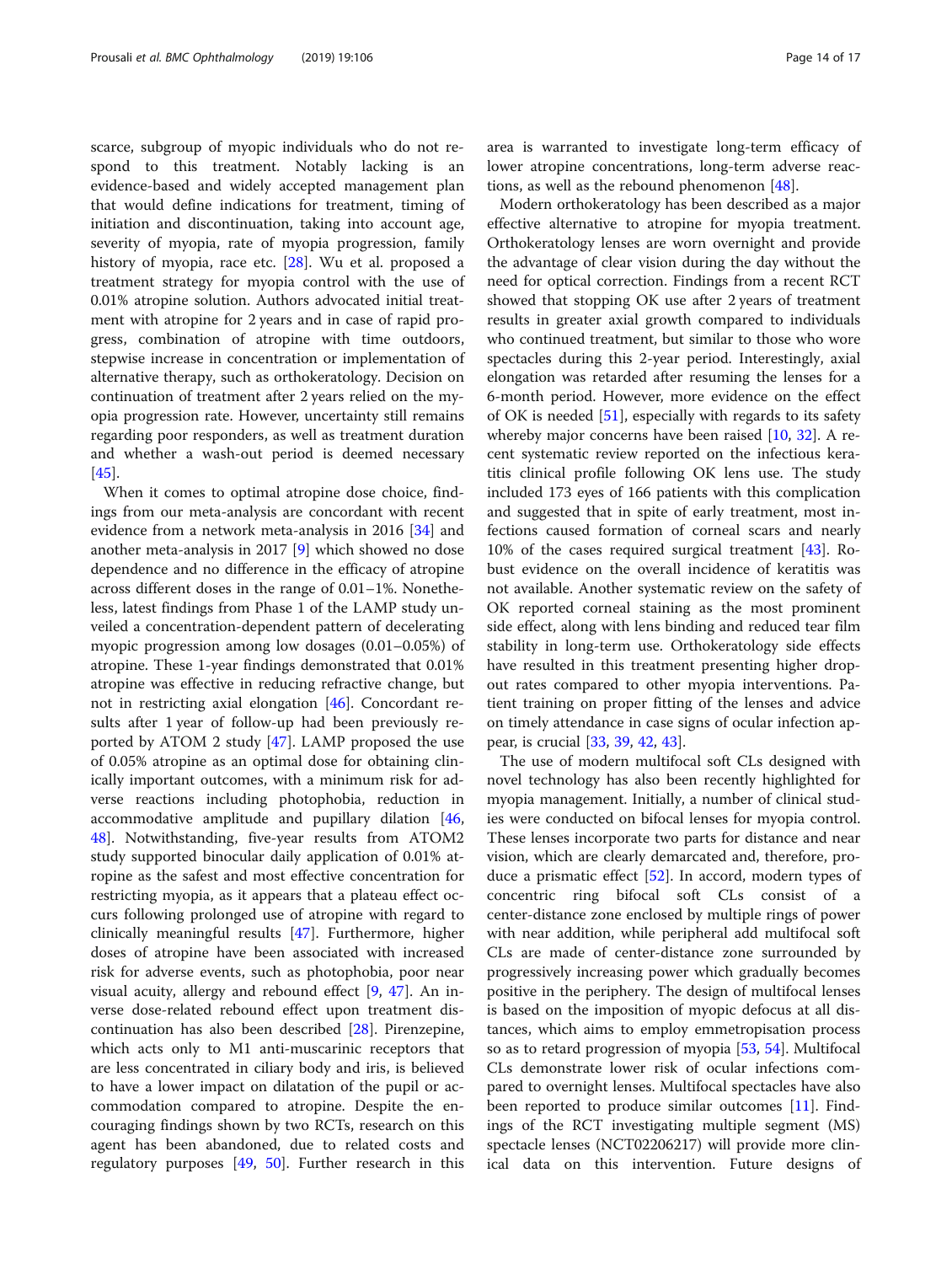<span id="page-14-0"></span>multifocal lenses should aim to provide higher retinal image quality [[11](#page-15-0)].

Increased outdoor exposure is yet another myopia-controlling intervention for which the mechanism of action has not been clarified. Index publications assessing outdoor exposure are not statistically analysed in this overview, due to serious limitations of the studies assessing this intervention: a) outcome measures and study design vary largely between these studies and additionally outcomes are distinct from ours, b) a number of them have broad age range of participants involving adults, c) observational studies present several types of biases such as recall bias and loss to follow-up, finally d) synthesizing evidence from RCTs and observational studies, mainly cross-sectional ones, would probably provide imprecise estimates. Lastly, current evidence on the effect of outdoor exposure reflects controversy. A systematic review and meta-analysis analysing up-to-date evidence showed that outdoor exposure appears to provide protection from myopia onset in nonmyopes, but does not result in restriction of myopia progression in already myopic individuals [[12](#page-15-0)]. In contrast, a recent RCT reports a beneficial effect of outdoor exposure in both nonmyopic and myopic individuals [[55\]](#page-16-0). Additional evidence on this area is expected from clinical trials underway (NCT02980445, NCT03552016).

Optical undercorrection has been another debatable issue, as studies have produced contradictory results over the years. Our meta-analysis showed that full correction reduces progression of myopia compared to undercorrection over a 2-year period of treatment [[56](#page-16-0), [57\]](#page-16-0). A retrospective cohort study by Vasudevan et al. also supports this finding [\[58](#page-16-0)]. Nonetheless, a recent cohort study on 121 Chinese children proposed that abstinence from correction is effective in slowing myopic progression and axial elongation compared to full correction [[59](#page-16-0)], which is in line with former findings from animal studies [[60](#page-16-0), [61](#page-16-0)]. Undercorrection on animal models imposes myopic defocus which was considered to slow myopic progression. This intervention proved effective in animals, possibly because it was implemented at a very early stage of development, in contrast to the majority of human studies [[58](#page-16-0)].

To our knowledge, this is the first overview of systematic reviews and meta-analyses on interventions for myopia control. Through this study, we identified and synthesized all available high level evidence, estimated the actual overlap of index publications that composed eligible reviews, and reported on efficacy and safety of myopia interventions. Certain limitations stand out in this overview. A number of treatments, such as atropine and OK, were represented by a larger number of reviews compared to other therapies, including bifocal or multifocal lenses. In one large SR [\[5\]](#page-15-0), dual co-authorship was identified, as two

of the authors were principal investigators in two included trials and both of them were involved in quality assessment of the included index publications. A protocol was not available for the majority of eligible reviews, and one protocol amendment was reported [\[5](#page-15-0)]. A large proportion of the eligible index publications contained in the systematic reviews were at high risk of bias for selective outcome reporting. Publication bias was suspected in eleven reviews, due to language restrictions and exclusion of unpublished material or conference abstracts. Included index publications were largely unable to achieve appropriate blinding and allocation concealment, mainly due to the nature of the investigated interventions (eyedrops, spectacles, contact lenses). Follow-up periods varied significantly among the trials, and losses to follow-up were also noted, mainly depending on the type of treatment and related adverse events. The majority of index publications were conducted in Asian ethnicities, which could compromise the external validity of their findings. Due to small sample sizes analysed, treatment effects are likely to be overestimated. Index publications either reported on one affected eye, or each eye separately, or provided the measure of effect as the average of both eyes [\[62\]](#page-16-0). Finally, only 9 index publications reported on adverse events.

#### Conclusions

Our data suggest that atropine followed by orthokeratology and novel multifocal soft contact lenses demonstrate efficacy in controlling myopic progression. Future research should be geared towards effective interventions and their potential combinations. More evidence on low-dose atropine is needed and several parameters remain to be defined, such as the appropriate onset and duration of treatment, as well as the period needed for tapering off the medication without causing a rebound effect. ATOM3 study (NCT03140358) is underway and is expected to provide some answers to outstanding issues. It remains unclear if atropine or orthokeratology could lead to a permanent long-term effect on myopia control. Possible rebound effect upon treatment cessation should also be assessed for OK and multifocal lenses. In addition, more research in non-Asian ethnicities is needed. Methodologically rigorous trials with long-term follow-up and large sample sizes constitute the optimal study design for further investigating myopia interventions. Finally, systematic collection of evidence on safety issues is essential, as these treatments gradually enter routine practice all over the world.

### Additional file

[Additional file 1:](https://doi.org/10.1186/s12886-019-1112-3) "Efficacy and safety of interventions to control myopia progression in children: An overview of systematic reviews and metaanalyses." - includes Appendices and Tables pertaining to the search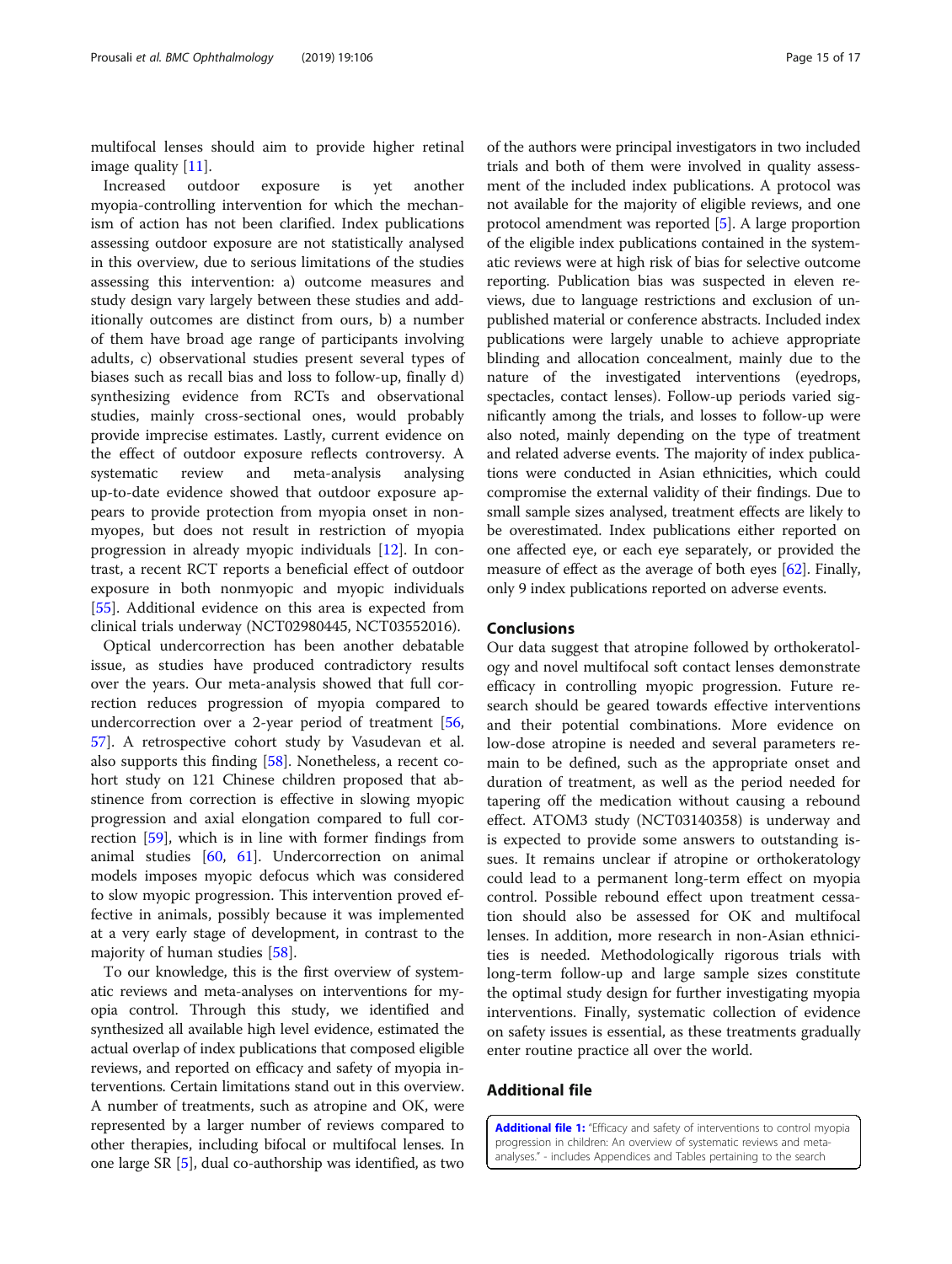<span id="page-15-0"></span>strategy, forest plots, citation matrix, methodological quality assessment and a summary of the findings of each included study. (DOCX 662 kb)

#### Abbreviations

AE: Adverse events; AL: Axial length; CCA: Corrected Covered Area; CLs: Contact lenses; CRD: Centre for Reviews and Dissemination; DARE: Database of Abstracts of Reviews of Effects; FDA: Food and Drug Administration; HTA: Health Technology Assessment; MAs: Meta-analyses; MeSH: Medical subject headings; OK: Orthokeratology; PALs: Progressive addition lenses; PRIO: Preferred Reporting Items for Overviews; PROSPERO: International prospective register of systematic reviews; RCTs: Randomized Controlled Trials; RGPSCLs: Rigid gas permeable soft contact lenses; ROBIS: Risk of Bias in Systematic Reviews; SCLs: Soft contact lenses; SRs: Systematic reviews; SVLs: Single vision lens spectacles; SVSCLs: Single vision soft contact lenses

#### Acknowledgements

This project was partly presented at the 43rd Annual Meeting of the European Paediatric Ophthalmological Society, 31 August – 2 September 2017, Oxford, United Kingdom.

#### Funding

«This research is co-financed by Greece and the European Union (European Social Fund- ESF) through the Operational Programme «Human Resources Development, Education and Lifelong Learning» in the context of the project "Strengthening Human Resources Research Potential via Doctorate Research" (MIS-5000432), implemented by the State Scholarships Foundation (ΙΚΥ)». The funders had no role in study design, data collection and analysis, interpretation of data, or writing the manuscript.

#### Availability of data and materials

All data generated or analysed during this study are included in this published article [and its supplementary information files].

#### Authors' contributions

All authors have made substantive intellectual contributions to this study. All authors (EP, ABH, AF, NZ, PB and AM) contributed to the conceptualisation of the manuscript, overview of literature and interpretation of data. EP, AM, ABH contributed to the design of this work. EP prepared the draft manuscript of this overview. EP and AF contributed to data acquisition and extraction. EP and ABH performed the statistical analysis. All authors reviewed and approved the final version of the manuscript.

#### Ethics approval and consent to participate

Not applicable.

#### Consent for publication

Not applicable.

#### Competing interests

The authors declare that they have no competing interests.

#### Publisher's Note

Springer Nature remains neutral with regard to jurisdictional claims in published maps and institutional affiliations.

#### Author details

<sup>1</sup>2nd Department of Ophthalmology, Aristotle University of Thessaloniki, Thessaloniki, Greece. <sup>2</sup>Department of Hygiene, Social-Preventive Medicine and Medical Statistics, Aristotle University of Thessaloniki, Thessaloniki, Greece. <sup>3</sup>Sheffield Teaching Hospitals NHS Foundation Trust, Northern General Hospital, Herries Rd, Sheffield, UK.

#### Received: 5 February 2019 Accepted: 22 April 2019 Published online: 09 May 2019

#### References

1. Wu P-C, Huang H-M, Yu H-J, Fang P-C, Chen C-T. Epidemiology of Myopia. Asia-Pacific J Ophthalmol (Philadelphia, Pa). 2016;5(6):386–93.

- 2. Bhatnagar K. Childhood blindness: a priority eye disease. Med J Dr DY Patil Univ. 2016;9(4):455.
- 3. Walline JJ, Jones LA, Sinnott L, Chitkara M, Coffey B, Jackson JM, et al. Randomized trial of the effect of contact lens wear on self-perception in children. Optom Vis Sci. 2009;86(3):222–32 Lippincott Williams and Wilkins (530 Walnut Street, P O Box 327, Philadelphia PA 19106-3621, United States).
- 4. Zheng Y-F, Pan C-W, Chay J, Wong TY, Finkelstein E, Saw S-M. The economic cost of myopia in adults aged over 40 years in Singapore. Investig Ophthalmol Vis Sci. 2013;54(12):7532–7 Association for Research in Vision and Ophthalmology Inc. (12300 Twinbrook Parkway, Suite 250, Rockville MD 20852-1606, United States).
- 5. Walline JJ, Lindsley K, Vedula SS, Cotter SA, Mutti DO, Twelker JD. Interventions to slow progression of myopia in children. Cochrane Database Syst Rev. 2011;(12):CD004916. [https://www.ncbi.nlm.nih.gov/pubmed/](https://www.ncbi.nlm.nih.gov/pubmed/22161388) [22161388](https://www.ncbi.nlm.nih.gov/pubmed/22161388).
- 6. Saw S-M, Shih-Yen EC, Koh A, Tan D, et al. Interventions to retard myopia progression in children: An evidence-based update. Ophthalmology. 2002; 109(3):415–21 United States: Elsevier Inc. (360 Park Avenue South, New York NY 10010, United States).
- 7. Schwartz JT. Results of a monozygotic cotwin control study on a treatment for myopia. Prog Clin Biol Res. 1981;69:Pt C:249-58.
- 8. Jensen H. Myopia progression in young school children. A prospective study of myopia progression and the effect of a trial with bifocal lenses and beta blocker eye drops. Acta Ophthalmol Suppl (Oxf ). 1991;(200):1–79. Denmark. <https://www.ncbi.nlm.nih.gov/pubmed/?term=1663308>.
- 9. Gong Q, Janowski M, Luo M, Wei H, Chen B, Yang G, et al. Efficacy and adverse effects of atropine in childhood myopia: a meta-analysis. JAMA Ophthalmol. 2017;135(6):624–30.
- 10. Li S-M, Kang M-T, Wu S-S, Liu L-R, Li H, Chen Z, et al. Efficacy, safety and acceptability of orthokeratology on slowing axial elongation in myopic children by meta-analysis. Curr Eye Res. 2016;41(5):600–8 Taylor and Francis Ltd (E-mail: [healthcare.enquiries@informa.com\)](mailto:healthcare.enquiries@informa.com).
- 11. Li S-M, Kang M-T, Wu S-S, Meng B, Sun Y-Y, Wei S-F, et al. Studies using concentric ring bifocal and peripheral add multifocal contact lenses to slow myopia progression in school-aged children: a meta-analysis. Ophthalmic Physiol Opt. 2017;37(1):51–9.
- 12. Xiong S, Sankaridurg P, Naduvilath T, Zang J, Zou H, Zhu J, et al. Time spent in outdoor activities in relation to myopia prevention and control: a metaanalysis and systematic review. Acta Ophthalmol. 2017:1–16. [https://doi.org/](https://doi.org/10.1111/aos.13403) [10.1111/aos.13403.](https://doi.org/10.1111/aos.13403)
- 13. Becker LA, Oxman AD. Chapter 22: overviews of reviews. In: Higgins JPT, Green S, editors. Cochrane handbook for systematic reviews of interventions (version 5.1.0). The Cochrane Collaboration; 2011. In: Cochrane Handbook for Systematic Reviews of Interventions. Chichester: Wiley, Ltd; 2011. p. 607– 31. Available from: [http://doi.wiley.com/10.1002/9780470712184.ch22.](http://doi.wiley.com/10.1002/9780470712184.ch22)
- 14. Bougioukas KI, Liakos A, Tsapas A, Ntzani E, Haidich A-B. Preferred reporting items for overviews of systematic reviews including harms checklist: a pilot tool to be used for balanced reporting of benefits and harms. J Clin Epidemiol. 2018;93:9–24.
- 15. Prousali E, Mataftsi A, Ziakas N, Fontalis A, Brazitikos P, Haidich A-B. Interventions to control myopia progression in children: protocol for an overview of systematic reviews and meta-analyses. Syst Rev. 2017;6(1):188 Available from: <http://www.ncbi.nlm.nih.gov/pubmed/28893307>.
- 16. Boluyt N, Tjosvold L, Lefebvre C, Klassen TP, Offringa M. Usefulness of systematic review search strategies in finding child health systematic reviews in MEDLINE. Arch Pediatr Adolesc Med. 2008;162(2):111–6.
- 17. Howick J, Chalmers I, Glasziou P, Greenhalgh T, Heneghan C, Liberati A, et al. The Oxford 2011 levels of evidence. Oxford Centre evidence-based medicine, vol. 1; 2011. Group. Available from: <http://www.cebm.net/index.aspx?o=1025>
- 18. Whiting P, Savović J, Higgins JPT, Caldwell DM, Reeves BC, Shea B, et al. ROBIS: a new tool to assess risk of bias in systematic reviews was developed. J Clin Epidemiol. 2016;69:225–34.
- 19. Balshem H, Helfand M, Schünemann HJ, Oxman AD, Kunz R, Brozek J, et al. GRADE guidelines: 3. Rating the quality of evidence. J Clin Epidemiol. 2011; 64(4):401–6.
- 20. Guyatt GH, Oxman AD, Kunz R, Vist GE, Falck-Ytter Y, Schünemann HJ. GRADE: what is "quality of evidence" and why is it important to clinicians? Chinese J Evidence-Based Med. 2009;9(2):133–7.
- 21. Ballard M, Montgomery P. Risk of bias in overviews of reviews: a scoping review of methodological guidance and four-item checklist. Res Synth Methods. 2017;8(1):92–108.